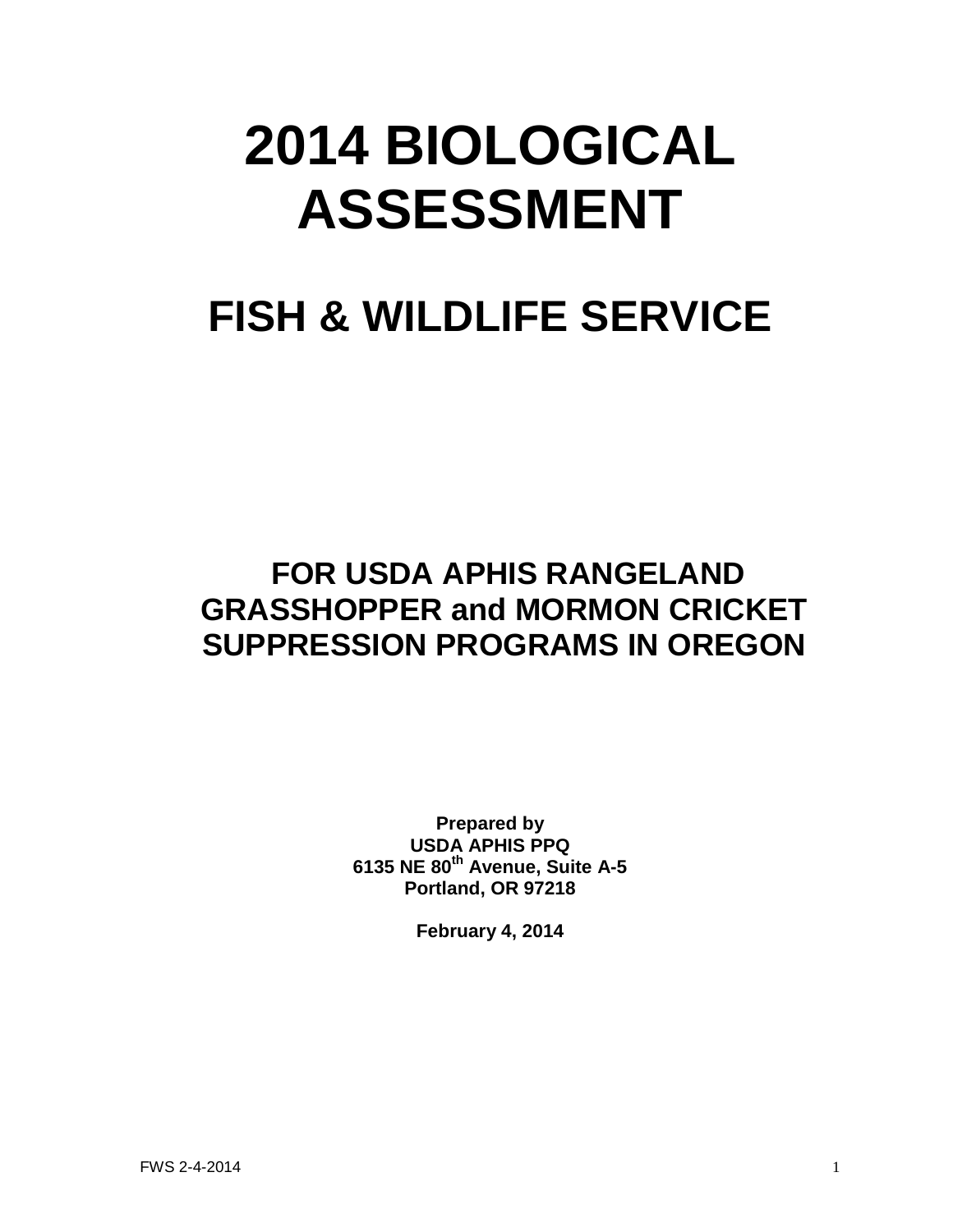#### **BACKGROUND**

The USDA Animal and Plant Health Inspection Service (APHIS), in conjunction with Federal Agencies, State Departments of Agriculture, Native American Tribes, and private individuals is planning for potential grasshopper/Mormon cricket suppression programs to protect rangeland from economic infestations. APHIS' authority for carrying out control programs is found in the Plant Protection Act (PPA), Title IV, Agricultural Risk Protection Act of 2000, Section 417. The PPA mandates that APHIS control economic infestations of grasshoppers/Mormon crickets in order to protect rangeland, when requested, and provided funding is available.

Beginning in 1987, APHIS has consulted with USDI Fish and Wildlife Service (FWS) on a national level for the Rangeland Grasshopper Cooperative Management Program. Biological Opinions (BO's) were issued annually by FWS from 1987 through 1995 for the national program. These BO's are incorporated by reference in this document. After 1995, funding constraints and other considerations drastically reduced, or in some states completely eliminated, grasshopper/Mormon cricket suppression activities. Between 1995 and 2002 only a very small number of suppression programs were done. These programs were performed in accordance with the 1995 Biological Opinion. They also avoided areas where the potential could exist to affect species that were either listed or proposed for listing since 1995. With renewed funding for this program as a result of the PPA, the potential need for suppression activities has increased, and there is a need for consultation to update the 1995 BO.

On March 1, 2000 APHIS requested Endangered Species Act (ESA), Section 7 consultation for the Rangeland Grasshopper Cooperative Management Program, to include all seventeen western states, from FWS's Region 1 which is the designated lead region for this consultation. In February 2005 APHIS presented a Programmatic Biological Assessment (BA), along with a threat matrix, for all listed species, to FWS for comment. FWS responded in June 2005 with a request for more information on toxicity data, buffer models, and long-term effects from these programs. Although this National Consultation is proceeding, a Biological Opinion will not likely be issued in time for grasshopper/Mormon cricket suppression programs in 2013. Therefore, it is necessary to consult on a state by state basis for those states where the potential exists for grasshopper/Mormon cricket suppression programs. Informal local consultations were completed for the state of Oregon from 2003 to 2013, resulting in annual concurrence letters from FWS on program activities. Until a programmatic concurrence is issued from the national consultation, a new local consultation and FWS concurrence is needed for 2014.

#### **PURPOSE**

This biological assessment is for grasshopper/Mormon cricket suppression activities in the state of Oregon. Activities will be limited to rangeland in Baker, Crook, Deschutes, Gilliam, Grant, Harney, Jefferson, Lake, Klamath, Malheur, Morrow, Sherman, Umatilla, Union, Wallowa, Wasco, and, Wheeler counties in Oregon. Grasshopper suppression programs will only be conducted when potential economically damaging populations of grasshoppers occur, funding exists, and there is a written request from the land manager(s).

An APHIS Rangeland Grasshopper and Mormon Cricket Suppression Program Final Environmental Impact Statement was released in 2002 (2002 FEIS) (available at [http://www.aphis.usda.gov/plant\\_health/ea/grasshopper\\_cricket.shtml\)](http://www.aphis.usda.gov/plant_health/ea/grasshopper_cricket.shtml). The 2002 FEIS includes an analysis of three chemicals available to APHIS for grasshopper suppression. They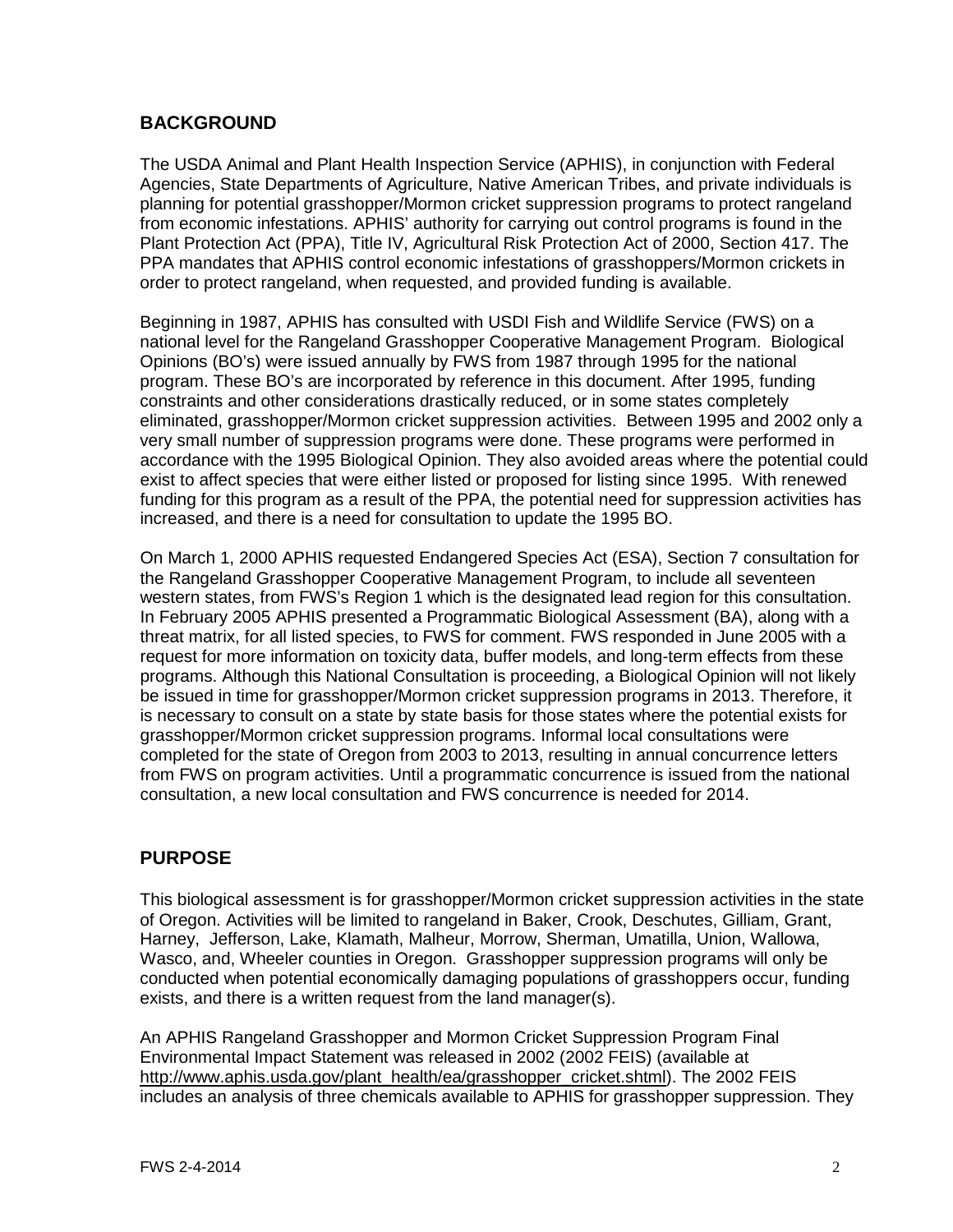are diflubenzuron, carbaryl, and malathion. Also analyzed is the use of the Reduced Agent and Area Treatment (RAATS) methodology.

APHIS requests ESA, Section 7, informal consultation for those species that have been listed or are proposed for listing in Oregon since the most recent FWS biological opinion dated October 3, 1995. Also, the 2002 FEIS includes an analysis of the chemical diflubenzuron, which was not addressed in the previous 1987 Rangeland Cooperative Management Program FEIS and subsequent BA's and BO's. The agreements reached for Oregon between APHIS and FWS will be in effect until a Biological Opinion for the entire Rangeland Grasshopper Suppression Program is issued and the national consultation process is completed. FWS or APHIS may request local consultation annually until the national consultation is completed.

This biological assessment will address all chemicals and application methods for ten species that have been listed, or proposed for listing, in Oregon since 1995, and have therefore not been addressed in the 1995 Biological Opinion. The species listed/proposed since 1995 which may occur in areas subject to grasshopper suppression programs in Oregon are: Canada lynx (*Lynx canadensis*); North American wolverine (Gulo gulo luscus); yellow billed cuckoo (*Coccyzus americanus*); bull trout (*Salvelinus confluentus*); Oregon spotted frog (*R. pretiosa*); Howell's spectacular thelypody (*Thelypodium howellii var. spectabilis*); Slender orcutt grass (*Orcuttia tenuis*); Green's tuctoria (*Tuctoria greenei*), and Spalding's campion (*Silene spaldingii*). Although the Gray Wolf (*Canis lupus*) was addressed in the 1995 BO, it is a newly listed species for Oregon (and subsequently delisted in part of the state), therefore an effects determination is analyzed. In addition, this assessment will address the use of diflubenzuron (Dimilin) and the reduced agent-area treatment (RAAT) application method for all of the species in this consultation. This BA will repeat and/or update the information presented in the 2013 BA.

Although APHIS is not required to consult with F&WS on candidate species under ESA, the Oregon F&WS has requested that APHIS consider impacts to three candidate species that could occur in rangeland habitat and thus be affected by a grasshopper suppression program. APHIS has considered program impacts and proposed mitigation measures for greater sage grouse (*Centrocercus urophasianus*) and Columbia spotted frog (*Rana luteventris*). The third species, Oregon spotted frog (*R. pretiosa*), was proposed for listing as threatened in 2013 and is consider as such in this BA.

APHIS has consulted separately with NOAA Fisheries for effects determinations for ESA listed anadromous fishes. In 2010 APHIS received a Concurrence from NOAA Fisheries on a national programmatic Biological Assessment for the grasshopper program.

APHIS requests informal ESA, Section 7, consultation on the 22 listed/proposed species and 2 candidate species in the grasshopper program area of Oregon. A written response from FWS is requested regarding FWS concurrence with the "no effect" and the "not likely to adversely affect" determinations in this Biological Assessment, for these species and their critical habitat.

#### **DESCRIPTION OF ACTION**

This document incorporates by reference portions of the Rangeland Grasshopper and Mormon Cricket Suppression Program Final Environmental Impact Statement-2002 (2002 FEIS) which discusses the purpose and needs, alternative strategies, affected environments, environmental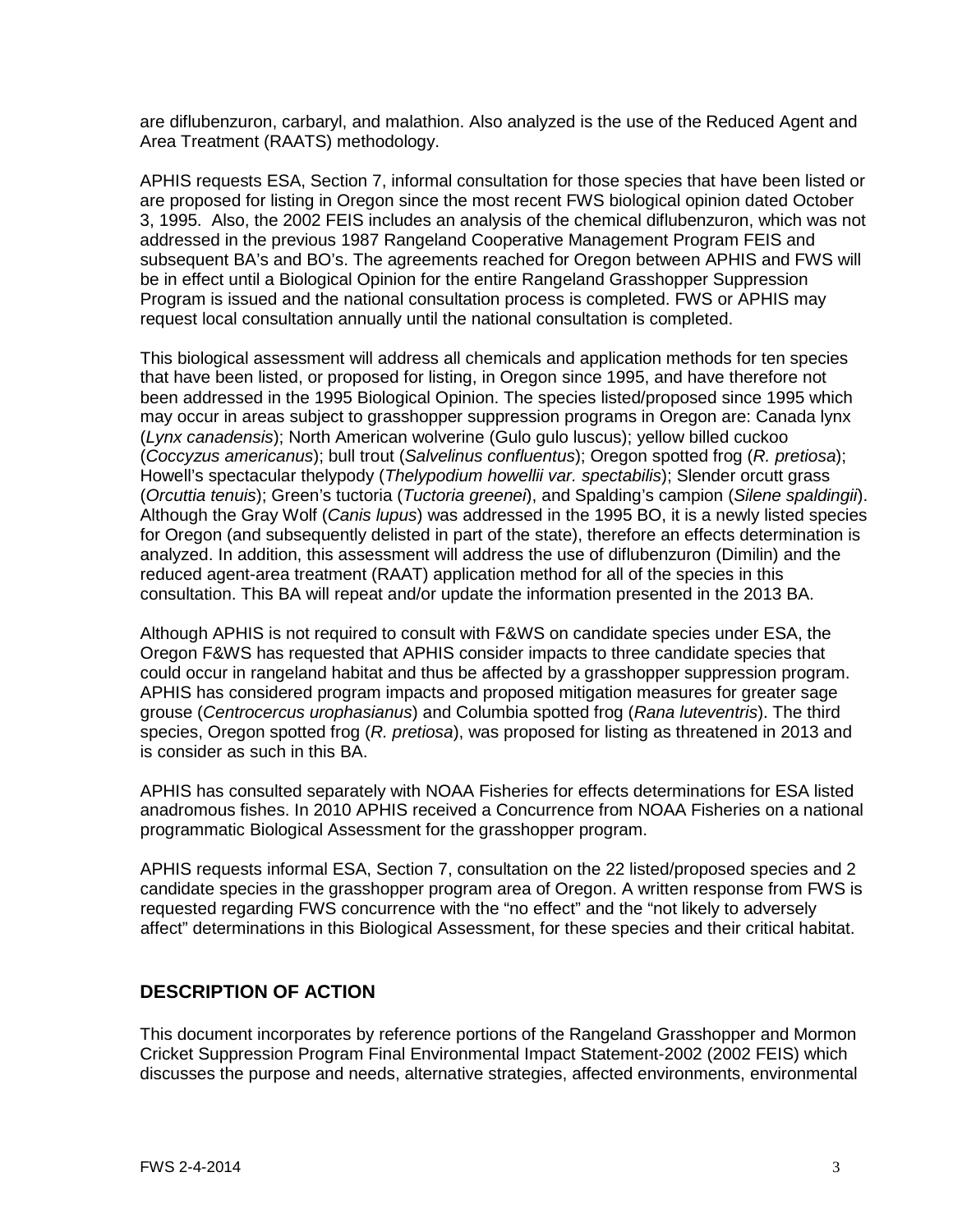consequences, and other environmental considerations of the APHIS grasshopper suppression program. This 2002 FEIS updates alternatives available to APHIS from the previous 1987 FEIS.

More detailed site-specific environmental assessments (EA's), tiered to the 2002 APHIS FEIS, are prepared to better describe the local site characteristics. Grasshopper suppression program decisions are then based on the conclusions reached in the site-specific EA's. Only the program alternatives found in the 2002 APHIS FEIS are available to APHIS for use in any site-specific treatment. APHIS will issue a Finding(s) of No Significant Impact (FONSI) based on the sitespecific EA's. When APHIS receives a treatment request from a landowner/manager, and treatment is determined to be necessary and possible, a preferred alternative will be chosen. The proposed treatment site will be examined to determine if environmental issues exist that were not covered in the EA. A supplement to the EA will be issued to address any site specific environmental concerns that were not thoroughly addressed in the original EA, and it will address any comments received during the initial EA 30 day comment period.

Two Environmental Assessments, OR-14-01 and OR-14-02 (available at [http://www.oregon.gov/ODA/PLANT/reports.shtml\)](http://www.oregon.gov/ODA/PLANT/reports.shtml) were prepared to address site specific issues with respect to potential grasshopper suppression programs in the above 17 county area. They are incorporated in this Biological Assessment by reference. APHIS treatment programs also follow guidelines set forth by the Agency in the Treatment Guidelines (included in the EA as Appendix 1), and the Grasshopper Program Statement of Work (SOW or Prospectus). Suppression treatments could happen from May through August, but generally take place in June and July.

The chemical control methods available to APHIS include the use of liquid sprays of carbaryl, diflubenzuron, and malathion, and carbaryl in a bait formulation applied at conventional rates. These chemicals can be applied to an area by either air or ground equipment. Also considered is the application of these same chemicals at reduced rates, and where untreated swaths (nontarget refuges) are alternated with treated swaths. This method is known as Reduced Agent Area Treatments (RAATs). Diflubenzuron and the RAATs application technology are a result of the APHIS Grasshopper IPM Program, 1987-2000.

Conventional rates of carbaryl (.5 lb a.i. / acre) and malathion (.62 lb a.i. / acre) are the same as those in the 1987 APHIS FEIS. Conventional rate for diflubenzuron is .016 lb a.i. / acre. The RAATs application system uses approximately half the concentration of each chemical as compared to conventional rate applications, and is applied to 33-60% of the total area (FEIS page 18-22). Normally program chemicals would be applied to an area only one time per year, and programs do not generally take place in the same location in consecutive years. The infrequent nature of grasshopper suppression programs reduces the likelihood of cumulative effects.

#### **Diflubenzuron**

Diflubenzuron is a chemical that has received a label for grasshopper control since the 1987 APHIS FEIS. It is classified as an insect growth regulator that affects the formation and/or deposition of chitin in an insect's exoskeleton. An insect larva/nymph exposed to diflubenzuron is unable to successfully molt and thus dies. APHIS completed a risk assessment for the use of diflubenzuron in grasshopper suppression in March 2000. This report, "Chemical Risk Assessment for Diflubenzuron Use in Grasshopper Cooperative Control Program", was provided during 2003 consultation, and is considered incorporated in this BA by reference. It is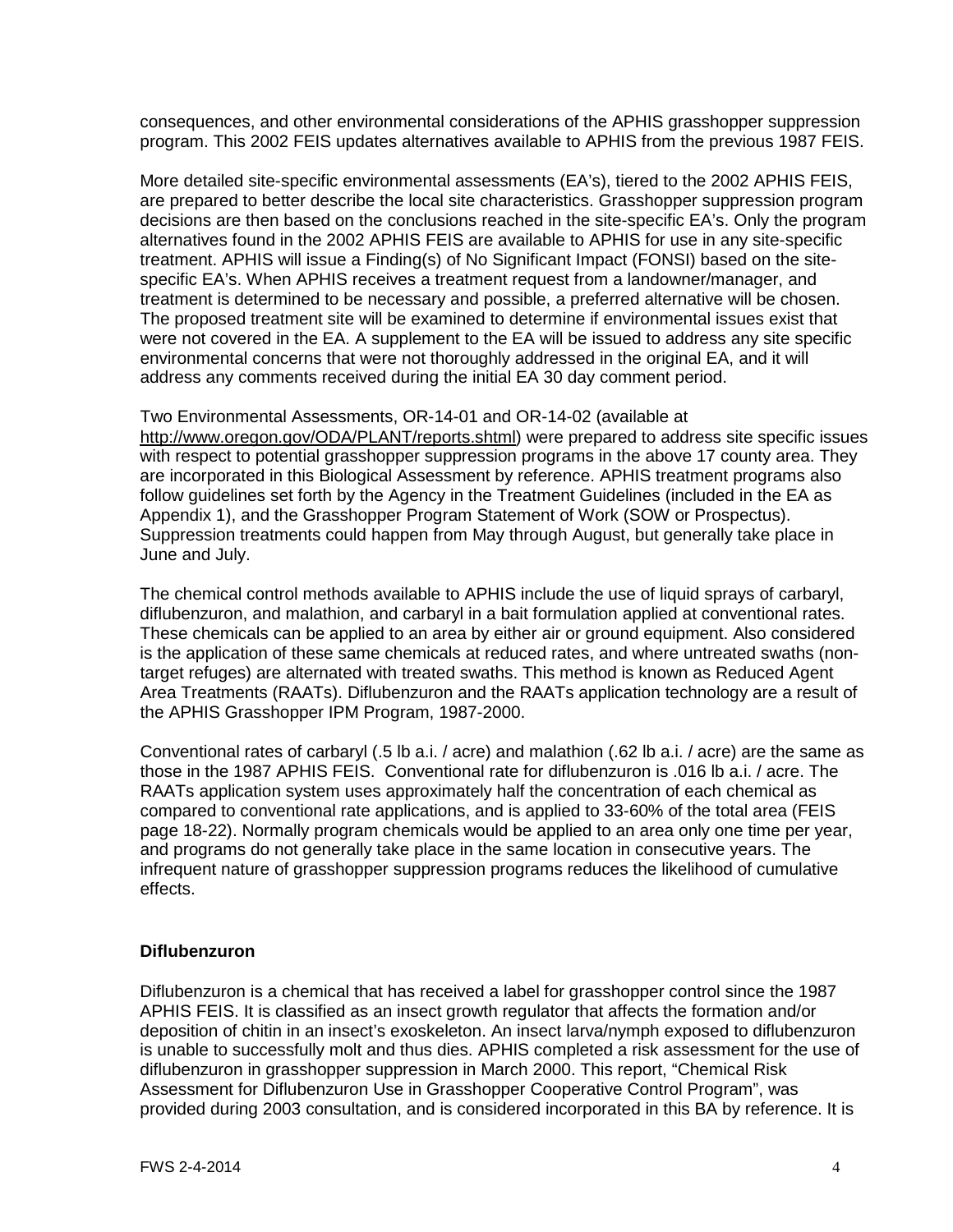normally applied by air for grasshopper suppression on rangeland, but it can also be applied using ground equipment.

Because of its mode of action and low toxicity, diflubenzuron would not be toxic to, or directly affect, humans, mammals, reptiles, amphibians, plants, or fish at the applications rates proposed (FEIS pg 42). It has no significant effect on non-target, adult arthropods, including honey bees. Catangui, *et. al.*, (IPM Manual study VII.3) observed no significant reduction in the number of pollinator bees or other flying nontarget arthropods following diflubenzuron treatment. Diflubenzuron is considered much less toxic, to most groups of organisms, than either carbaryl or malathion. However, all three chemicals are highly toxic to aquatic invertebrate arthropods. Diflubenzuron has only slight toxicity to fish, but if it were to contaminate water, it could cause an indirect effect by temporarily reducing a food source for juvenile fish. Any reduction in the food base would be temporary, and would likely be compensated for by other food items (FEIS pg 45). Protective measures are used to prevent chemicals from contaminating water.

Diflubenzuron is highly toxic to aquatic insects and crustaceans. The Dimilin 2L label instructions require it not be applied within 25 feet by ground or 150 feet by air of any body of water. Protective measures are imposed to prevent pesticide drift from reaching water or areas of concern (Oregon EA II.D, and Appendix 1).

Metabolites from diflubenzuron tend to degrade or are metabolized rapidly, and will occur at concentrations low enough that there should be no toxicological effects. The oils used as carriers and adjuvants may have an adverse effect on nesting birds. Paraffinic oils will be avoided when treating areas with sensitive species. Diflubenzuron may have synergistic effects with the defoliant DEF, and cumulative effects with certain compounds know to bind hemoglobin. DEF is not likely in a grasshopper control area. Methemoglobinemia is only a concern with human exposure.

Diflubenzuron binds readily to organic matter in soils and is relatively immobile in the environment. The half-life is from 7-19 days depending on soil type. Diflubenzuron does not persist more than a few days in water. However, it adsorbs to plant surfaces and may persist there for several months. It can find its way to water from leaf material as it drops in the fall. Bioaccumulation of diflubenzuron is minimal (Eisler, 2000).

Extensive studies were completed to determine the amount of chemical that would be expected to reach aquatic environments as a result of an APHIS grasshopper suppression project, and what effect that exposure will have on the environment. Appendix C of the FEIS analyses the environmental fate and transport of diflubenzuron. Table C-6 indicates the concentrations of insecticide expected to be found in moving and standing bodies of water when no buffer is used and also when water is directly sprayed. Using the full rate of 0.016 lb a.i./acre and no buffer, the amount of diflubenzuron detected in a 0.76 m stream is .017 ppb, and .008 ppb in a 2 m pond. According to Eisler, 2000, only one species of mosquito larvae would experience lethal effects from these concentrations. When program buffers are used, concentrations would be much lower.

Appendix B of the FEIS analyses the risk of diflubenzuron on humans and non-target organisms, including aquatic species. Based on the values from the no buffer models in Appendix C, diflubenzuron in aquatic ecosystems would affect a few invertebrate species and have little or no effect on vertebrates.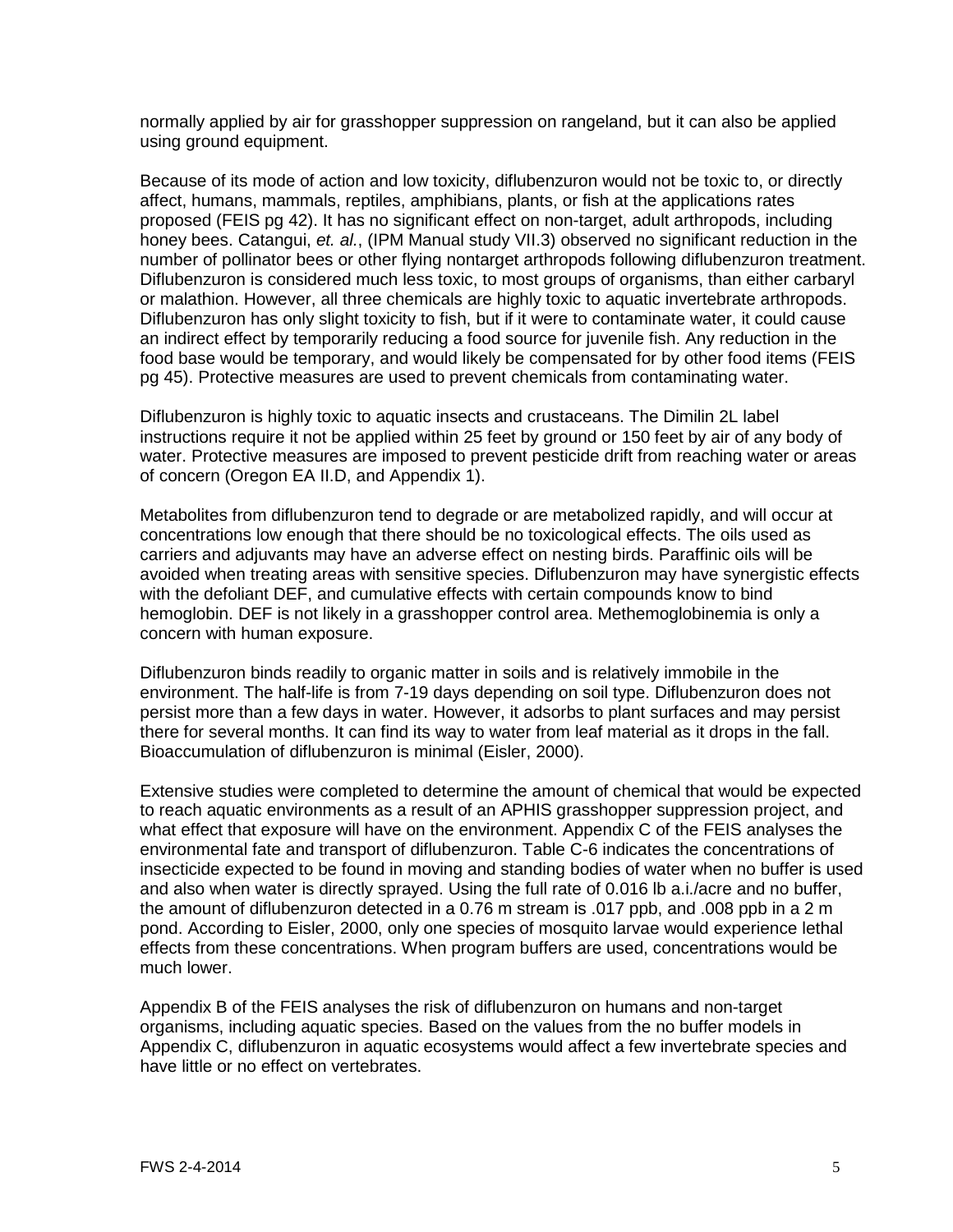#### **Carbaryl**

Carbaryl is a carbamate insecticide. It's mode of toxic action occurs through inhibition of acetylcholinesterase (AChE) function in the nervous system. This inhibition reverses over time when exposure ceases. Carbaryl is not subject to significant bioaccumulation.

At program rates carbaryl is unlikely to be directly toxic to birds, mammals, or reptiles (FEIS pg 39). It will most likely affect insects exposed to ULV spray or that consume carbaryl bait. Field studies have shown that affected insect populations recover rapidly and generally do not suffer long term effects (FEIS pg 40). The use of carbaryl in bait form has considerable environmental advantages over liquid sprays. Since the chemical is incorporated into a solid media it must be ingested to be effective, thus eliminating many non-target effects. It can be more accurately applied with less potential for drift, and is less likely to be transported in the soil or runoff.

Should carbaryl enter water, there is the potential to effect aquatic invertebrates, especially amphipods. Field studies have concluded that there is no biologically significant effect on aquatic resources, although invertebrate downstream drift increased for a short period after treatment due to toxic effects (FEIS pg 42). Carbaryl is moderately toxic to fish, but they are at extremely low risk of adverse effects from carbaryl applications at expected exposure rates (FEIS pg B-47). Buffers and other protective measures are included in the guidelines to prevent the chemical from entering water. (Oregon EA II.D, and Appendix 1)

Appendix B of the FEIS analyses the environmental risk of Carbaryl. It has a relatively short half-life in soil due to rapid degradation: 7- 28 days depending on soil type. Carbaryl does not transport well due to low water solubility, moderate sorbtion, and rapid degradation. It degrades rapidly in water: 1-2 days in freshwater. It remains active on vegetation for 3-10 days. Carbaryl does not bioacumulate and mammals and fishes readily breakdown and excrete it. Carbaryl is extremely toxic to honey bees and predatory mites.

Inert ingredients and metabolites are less toxic than carbaryl itself. There are no known synergistic effects.

Extensive studies were completed to determine the amount of chemical that would be expected to reach aquatic environments as a result of an APHIS grasshopper suppression project, and what effect that exposure will have on the environment. Appendix C of the FEIS analyses the environmental fate and transport of carbaryl. Table C-5 indicates the concentrations of insecticide expected to be found in moving and standing bodies of water when no buffer is used and when water is directly sprayed. Using the full rate of 0.5 lb a.i./acre and no buffer, the amount of carbaryl detected in a 0.76 m stream is 5.3 ppb, and 12.0 ppb in a 2 m pond.

Appendix B of the FEIS analyses the risk of carbaryl on humans and non-target organisms, including aquatic species. Based on the values from the no buffer models in Appendix C, carbaryl in aquatic ecosystems would affect a few invertebrate species and have little or no effect on vertebrates. Concentrations generally known to begin to affect invertebrates are 2- 1900 ppb, (Winks, et. al., IPM Manual Study III.8).

Studies in the Little Missouri River during a drought year (1991) when discharge rates and the dilution potential of the river was low, detected an increase in invertebrate drift during the first 3 hours after pesticide application (Beyers et al. 1995). This increase was primarily composed of Ephemeroptera, especially Heptageniidae. There was no change in drift at the reference site. Subsequent sampling during the day of pesticide application showed that the increase in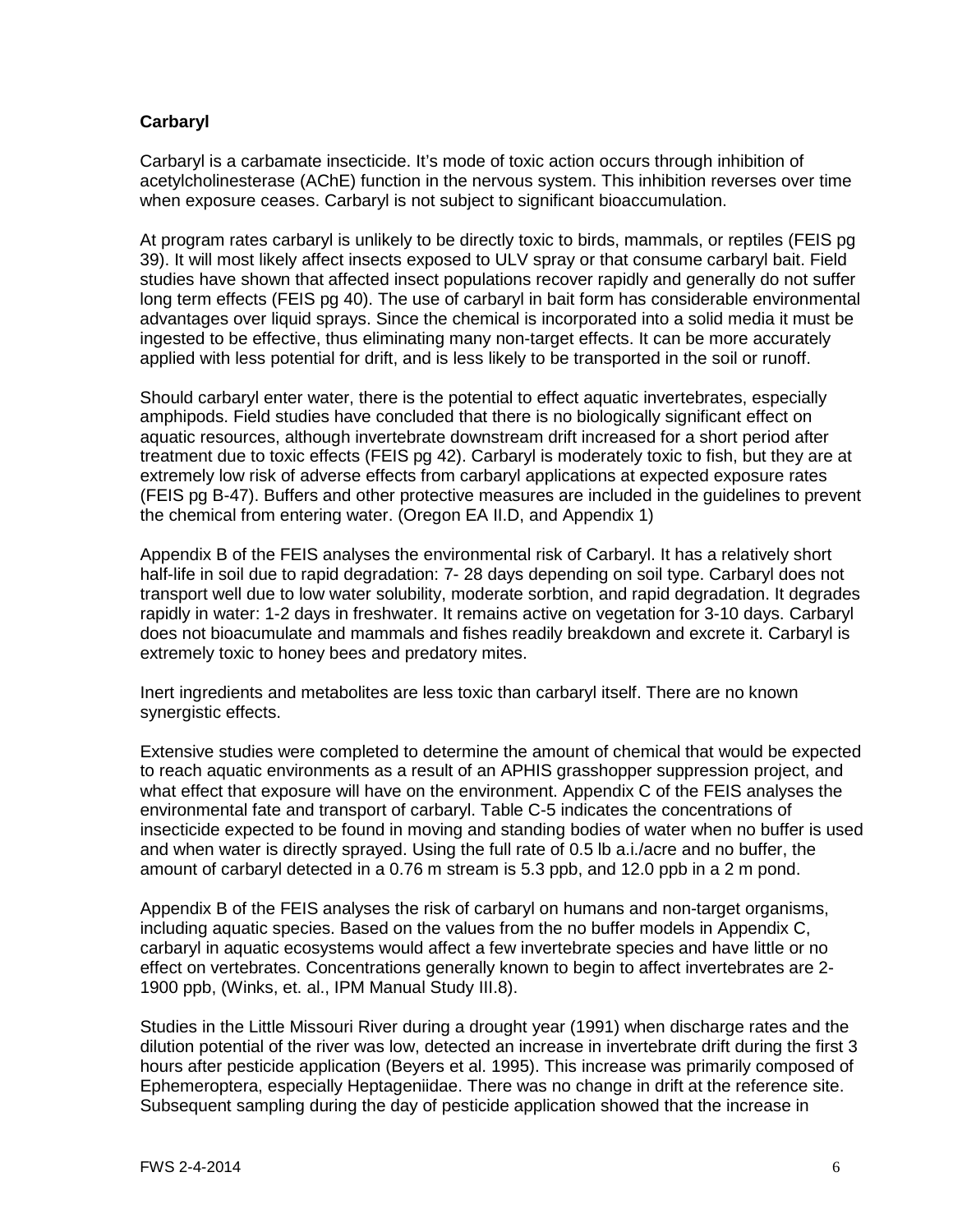invertebrate drift was transient and undetectable after 3 hours. The increase in invertebrate drift was mostly due to Ephemeroptera; other taxa were unaffected. Analyses of brain AChE activity in flathead chub (a T&E species) showed that fish were not affected by the pesticide application. Similar monitoring studies conducted during a year when precipitation was above average (1993) did not detect any increase in aquatic invertebrate drift or effects on fish (Beyers et al. 1995). The overall conclusion was that these grasshopper control operations had no biologically significant affect on aquatic resources (Beyers and McEwen, IPM Manual III.6).

Carbaryl is normally applied by air for grasshopper suppression on rangeland, but it can also be applied using ground equipment. APHIS can use carbaryl in either ULV liquid or bait formulations. APHIS' standard buffers of 500 feet for aerial ULV applications, 200 feet for aerial bait applications, and 50 feet for all ground applications have been shown through monitoring programs to keep measurable amounts of chemical from reaching water. A study of aerial bait application by APHIS in 2003 (unpublished) indicated the maximum particle drift to be 150 feet in cross winds up to 13 mph.

#### **Malathion**

Malathion is an organophosphate. It is also an AChE inhibitor, but unlike carbaryl, AChE inhibition from malathion is not readily reversible if exposure ceases.

At program rates, there is little possibility malathion will to be directly toxic to birds, mammals, or reptiles. No direct toxic effects have been observed in field trials (FEIS pg 46). It will most likely affect insects exposed to ULV spray. While the number of insects in the treated area would diminish, there would be insects remaining. The remaining insects and those migrating in from outside the treated area would be available prey for insectivores. Those insects with short generations would soon increase in number (FEIS pg 47).

Malathion is highly toxic to some fish and aquatic invertebrates. However, buffers and other protective measures are included in the guidelines to prevent the chemical from entering water. (Oregon EA II.D, and Appendix 1)

Appendix B of the FEIS analyses the environmental risk of malathion. It has a short half-life in soil due to rapid degradation: 1-6 days depending on soil type. Malathion does not penetrate far into soil due to adsorption to organic matter and rapid degradation. Heavy rain after treatment could lead to runoff. It degrades by photolysis in water, a half-life of 8-32 hours during the 1997 Florida Medfly program. The half-life of malathion on vegetation 1-6 days. Malathion does not bioacumulate in mammals. Concentrations in fishes decreases consistently with decreasing malathion in water. Malathion is extremely toxic to aquatic and terrestrial invertebrates, including honey bees.

Inert ingredients and metabolites are not known to have adverse effects at program application rates. Synergistic effects could occur if applied in combination with certain other organophosphates. A thorough analysis of the proposed treatment area would need to be done to assure no synergistic effects.

Extensive studies were completed to determine the amount of chemical that would be expected to reach aquatic environments as a result of an APHIS grasshopper suppression project, and what effect that exposure will have on the environment. Appendix C of the FEIS analyses the environmental fate and transport of malathion. Table C-7 indicates the concentrations of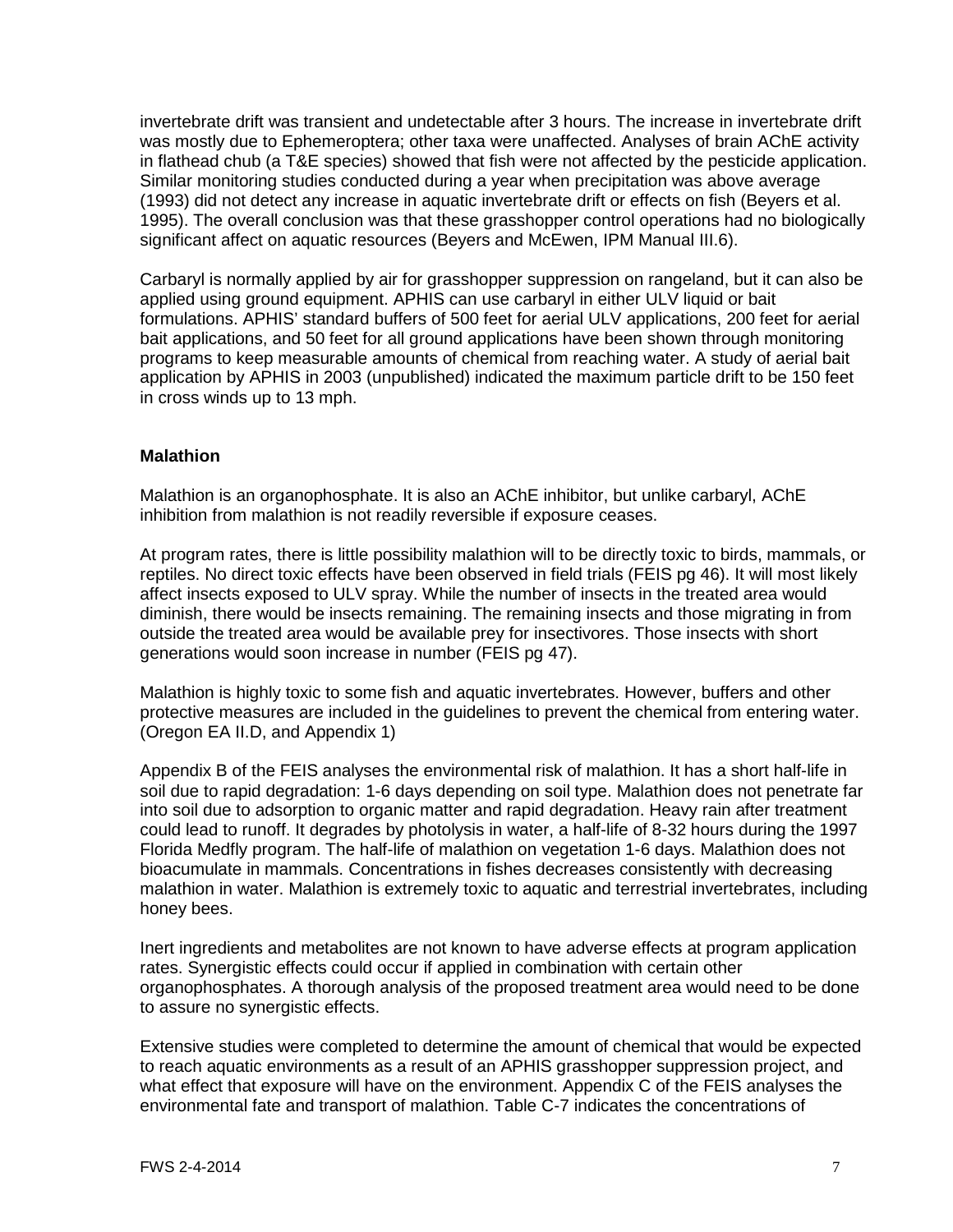insecticide expected to be found in moving and standing bodies of water when no buffer is used and when the water is directly sprayed. Using the full rate of 0.61 lb a.i./acre and no buffer, the amount of malathion detected in a 0.76 m stream is 4.5 ppb, and 10.2 ppb in a 2 m pond.

Appendix B of the FEIS analyses the risk of malathion on humans and non-target organisms, including aquatic species. Based on the values from the no buffer models in Appendix C, malathion in aquatic ecosystems would affect a few invertebrate species and have little or no effect on vertebrates. Malathion was found to be many times less toxic to sensitive fishes than carbaryl (Beyers and McEwen, IPM Manual III.6).

Malathion is normally applied by air for grasshopper suppression on rangeland, but it can also be applied using ground equipment. APHIS' standard buffers of 500 feet for aerial applications and 50 feet for ground applications have been shown through monitoring programs to keep measurable amounts of chemical from reaching water. Based on the findings for carbaryl mentioned above, from Beyers and McEwen, IPM Manual III.6, the affects of malathion from suppression programs on aquatic organisms should be no greater than carbaryl, and therefore have no biologically significant affect on aquatic resources.

#### **RAATs**

RAATs, Reduced Agent-Area Treatment, technology is a product of the IPM alternative in the 1987 FEIS. This strategy combines insect suppression and conservation biological control. Rather than treat the entire infested area, treated swaths are alternated with untreated swaths. Grasshoppers are controlled by chemicals in the treated areas. The untreated swaths provide a refuge for naturally occurring grasshopper parasites and predators, as well as other non-target insects. Even those organisms that move into the treated swaths will be largely unaffected unless they feed on treated foliage or bait. Immature grasshoppers are extremely mobile compared to other immature insects and movement into treated areas will contribute to additional mortality. The RAATs system puts less insecticide into the environment and lowers the risk to non-target species, water quality, and humans. The goal of the RAATs alternative is to provide a more economical and environmentally friendly method to suppress grasshopper populations rather than reduce those populations to the greatest extent possible.

A full description of the environmental consequences, environmental fate, and risk evaluation of the chemical alternatives is found in the FEIS chapter V and Appendices B and C.

#### **SPECIES ACCOUNTS AND ASSESSMENTS**

#### **Protection Measures for Species Covered in 1995 BO**

Diflubenzuron is much less toxic to all groups of non-target organisms, except immature insects, than either carbaryl or malathion. Although APHIS feels the data presented here indicates a strong case for much smaller buffers, until the national consultation is completed, we are proposing to use buffers for difulbenzuron similar to those concurred with for the other liquid sprays in the 1995 BO, for grasshopper suppression programs in Oregon.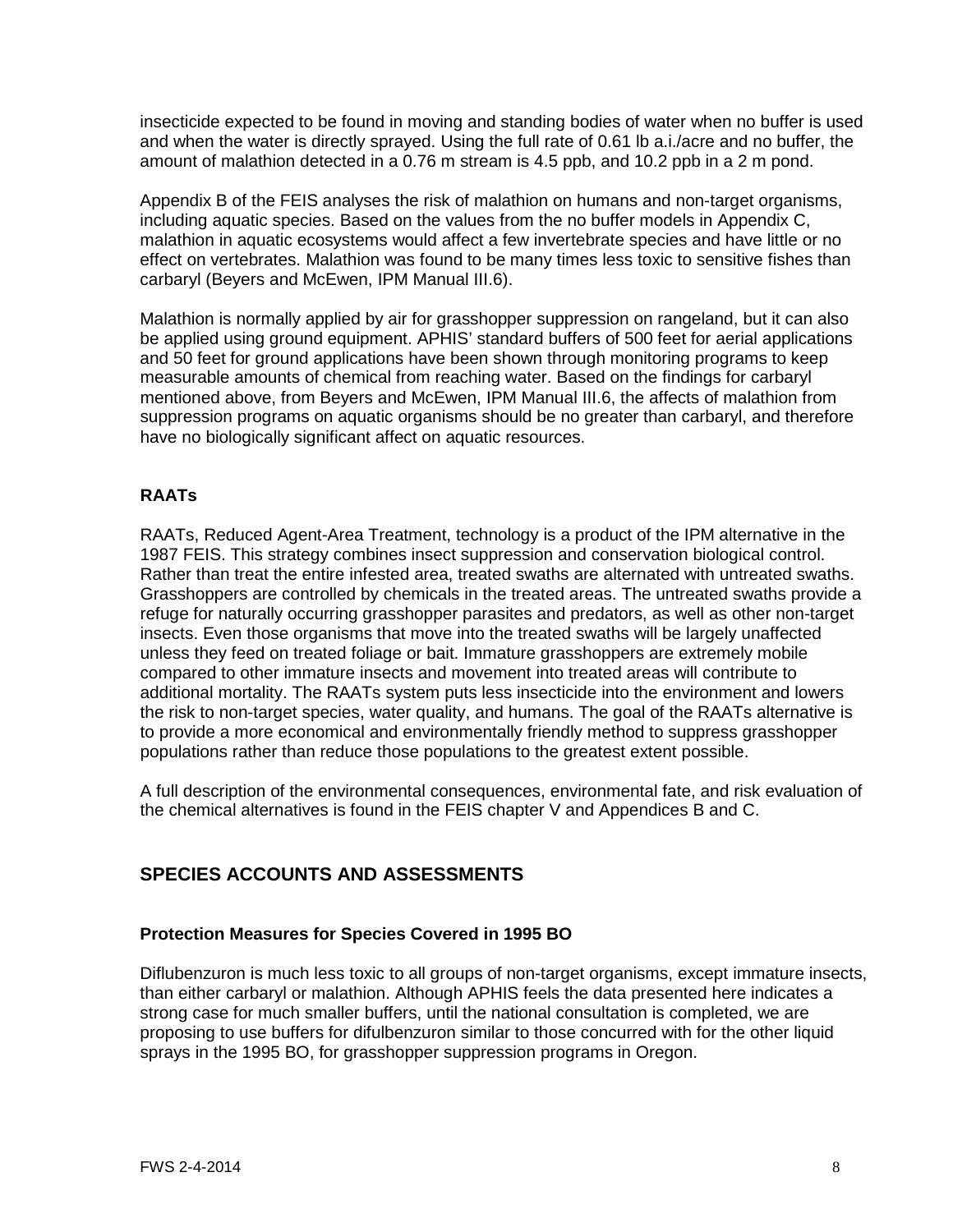The following table lists the 22 Threatened (T), Proposed Threatened (PT) & Endangered (E) plus two Candidate (C) species that are considered in this BA, and whether Critical Habitat (CH) is designated or proposed (PCH). It summarizes the protective measures agreed to in the 1987-1995 BO's as set forth in the Biological Opinions dated June 1, 1987; July 26, 1988; July 17, 1989; August 3, 1990; August 29, 1991; November 13, 1992; September 16, 1993; December 15, 1994; July 21, 1995, and October 3, 1995. The proposed protection measures for Oregon, which result in a "not likely to adversely affect" (NLAA) or "no effect" determination, reflect those arrived at during current and previous local consultations with FWS, 2003-2013.

#### **Table 1. Current and Proposed Protection Measures and Determinations to Protect Threatened (T), Endangered (E), or Candidate (C) Species**

| Name, Species, and<br><b>Status</b>                                                 | <b>Determination</b> | <b>Protective Measures from</b><br>1987-95 Biological Opinions                                                                                                          | <b>Proposed Protective</b><br><b>Measures for Oregon</b>                                                                                                                                                                                                                                                                                       |  |  |  |
|-------------------------------------------------------------------------------------|----------------------|-------------------------------------------------------------------------------------------------------------------------------------------------------------------------|------------------------------------------------------------------------------------------------------------------------------------------------------------------------------------------------------------------------------------------------------------------------------------------------------------------------------------------------|--|--|--|
| <b>Birds</b>                                                                        |                      |                                                                                                                                                                         |                                                                                                                                                                                                                                                                                                                                                |  |  |  |
| <b>Northern Spotted</b><br>Owl (T) (CH)<br>Strix occidentalis<br>caurin             | No Effect            | Occurs primarily in old growth<br>forest and not in rangeland.<br>(FWS 08/03/91)                                                                                        | Known ranges in Oregon will<br>not be treated. No Effect. (FWS<br>March 27, 2013)                                                                                                                                                                                                                                                              |  |  |  |
| <b>Greater Sage</b><br><b>Grouse</b><br>(C)<br>Centrocercus<br>urophasianus         | <b>NLAA</b>          | Candidate species, after 1995                                                                                                                                           | APHIS will abide by the<br>protective measures in the<br>December 22, 2011 BLM<br>Instruction Memorandum No.<br>2012-043. (FWS March 27,<br>2013)                                                                                                                                                                                              |  |  |  |
| <b>Yellow-billed</b><br><b>Cuckoo</b><br>(PT)<br>Coccyzus<br>americanus             | <b>NLAA</b>          | Proposed threatened after<br>1995                                                                                                                                       | The programmatic buffers of<br>500' for liquid by air, 200' for<br>bait by air and liquid by ground,<br>and 50' for bait by ground will<br>be used from the edge of any<br>water present at the time of<br>application. Plus RAATs<br>application method will be used<br>to protect the yellow-billed<br>cuckoo and its prey. (FWS<br>pending) |  |  |  |
| <b>Fishes</b>                                                                       |                      |                                                                                                                                                                         |                                                                                                                                                                                                                                                                                                                                                |  |  |  |
| <b>Lahontan Cutthroat</b><br><b>Trout</b><br>(T)<br>Oncorhynchus clarki<br>henshawi | <b>NLAA</b>          | No aerial application of ULV<br>(spray) pesticides within 0.25<br>mile of occupied habitats. Only<br>carbaryl bait will be used<br>within 0.25 miles. (FWS<br>06/01/87) | The proposed action includes a<br>protective (no application of<br>pesticides, liquid and bait)<br>buffer from the edge of the<br>stream or water body<br>containing standing or flowing                                                                                                                                                       |  |  |  |
| <b>Borax Lake Chub</b><br>(E) (CH)<br>Gila boraxobius                               | <b>NLAA</b>          | No aerial ULV application of<br>malathion should be applied<br>within 1 mile of occupied                                                                                | water at the time of application,<br>out to 0.5 mile for aerial<br>application of pesticides                                                                                                                                                                                                                                                   |  |  |  |
| <b>Foskett Speckled</b><br>Dace (T)<br>Rhinichthys osculus<br>ssp.                  | <b>NLAA</b>          | habitat. A 0.25 mile no-aerial<br>ULV application of carbaryl<br>should be adhered to (FWS<br>06/01/87)                                                                 | diflubenzuron, carbaryl, and<br>malathion; and 500 feet for<br>ground application. The buffers<br>will apply to habitats occupied                                                                                                                                                                                                              |  |  |  |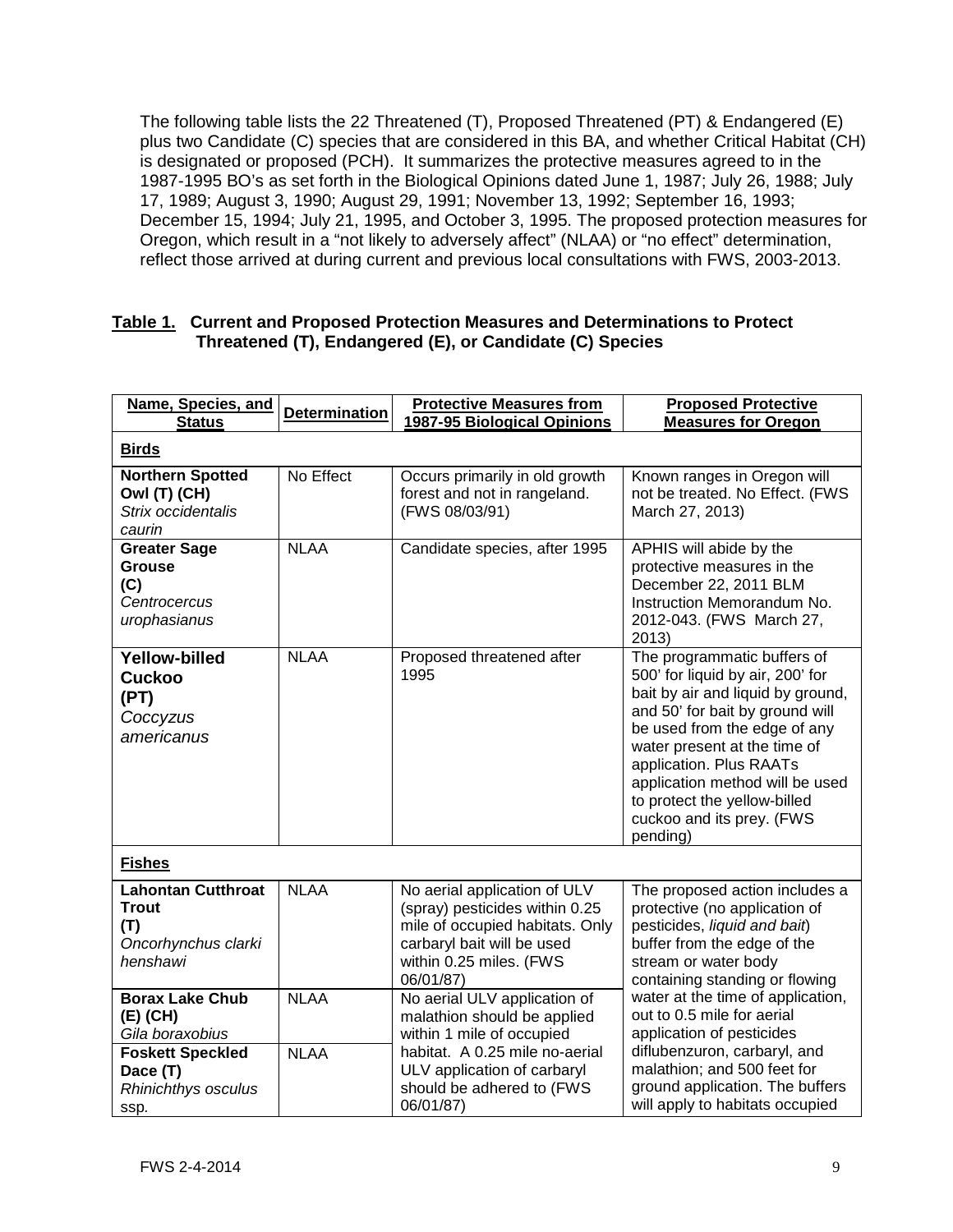| Hutton Tui Chub (T)                      | <b>NLAA</b> |                                                               | by these species or adjacent                                     |  |  |  |
|------------------------------------------|-------------|---------------------------------------------------------------|------------------------------------------------------------------|--|--|--|
| Gila bicolor ssp.<br><b>Modoc Sucker</b> | <b>NLAA</b> |                                                               | aquatic habitat designated as<br>critical habitat for the listed |  |  |  |
|                                          |             |                                                               | species. (FWS March 27,                                          |  |  |  |
| (E) (CH)<br>Catostomus microps           |             |                                                               | 2013)                                                            |  |  |  |
| <b>Warner Sucker</b>                     | <b>NLAA</b> |                                                               |                                                                  |  |  |  |
| (T) (CH)                                 |             |                                                               |                                                                  |  |  |  |
| Catostomus                               |             |                                                               |                                                                  |  |  |  |
| warnerensis                              |             |                                                               |                                                                  |  |  |  |
| <b>Lost River Sucker</b>                 | <b>NLAA</b> | Buffers around areas of                                       |                                                                  |  |  |  |
| (E) (CH)                                 |             | occurrence of 0.5 mile for the                                |                                                                  |  |  |  |
| <b>Deltistes luxatus</b>                 |             | use of malathion and 0.25 mile                                |                                                                  |  |  |  |
|                                          |             | for the use of aerially applied                               |                                                                  |  |  |  |
| <b>Shortnose Sucker</b>                  | <b>NLAA</b> | carbaryl. Within the buffers,                                 |                                                                  |  |  |  |
| (E) (CH)                                 |             | only carbaryl bait will be used.                              |                                                                  |  |  |  |
| Chasmiste                                |             | (FWS 07/26/88)                                                |                                                                  |  |  |  |
| brevirostris                             |             |                                                               |                                                                  |  |  |  |
| Bull Trout (T) (CH)                      | <b>NLAA</b> | Listed after 1995                                             |                                                                  |  |  |  |
| (Columbia R., and                        |             |                                                               |                                                                  |  |  |  |
| Klamath Basin                            |             |                                                               |                                                                  |  |  |  |
| populations)<br><b>Salvelinus</b>        |             |                                                               |                                                                  |  |  |  |
| confluentus                              |             |                                                               |                                                                  |  |  |  |
| <b>Mammals</b>                           |             |                                                               |                                                                  |  |  |  |
| <b>Canada Lynx</b>                       | No Effect   | Listed after1995                                              | Known ranges and travel                                          |  |  |  |
| (T) (CH)                                 |             |                                                               | corridors in Oregon will not be                                  |  |  |  |
| Lynx Canadensis                          |             |                                                               | treated. No Effect. (FWS                                         |  |  |  |
|                                          |             |                                                               | March 27,2013)                                                   |  |  |  |
| <b>Gray Wolf</b>                         | No Effect   | Proposed chemicals and rates                                  | No Effect on wolves or their                                     |  |  |  |
| (E)                                      |             | will not affect the gray wolf or                              | prey. Gray wolves are unlikely                                   |  |  |  |
| Canis lupus                              |             | its prey base. Gray wolves are                                | to be found in open range in                                     |  |  |  |
|                                          |             | unlikely to be found in open                                  | Oregon. (FWS March 27,                                           |  |  |  |
|                                          |             | range. (FWS 6-1-87)                                           | 2013)                                                            |  |  |  |
| <b>North American</b>                    | No Effect   | Proposed threatened after                                     | No Effect on wolverines or their                                 |  |  |  |
| <b>Wolverine</b>                         |             | 1995                                                          | prey. North American                                             |  |  |  |
| (PT)                                     |             |                                                               | wolverines are unlikely to be                                    |  |  |  |
| Gulo gulo luscus                         |             |                                                               | found in open range in Oregon.                                   |  |  |  |
|                                          |             |                                                               | (FWS Pending)                                                    |  |  |  |
| <b>Plants</b>                            |             |                                                               |                                                                  |  |  |  |
| <b>MacFarlane's Four-</b>                | No Effect   | No control will occur in the                                  | Known ranges in Oregon will                                      |  |  |  |
| o'clock (T)<br>Mirabilis macfarlanii     |             | Snake River Canyon habitat of<br>this species. (FWS 06/01/87) | not be treated. No Effect. (FWS<br>March 27, 2013)               |  |  |  |
| <b>Applegate's Milk-</b>                 | <b>NLAA</b> | Aerial applications of ULV                                    | Aerial applications of liquid                                    |  |  |  |
| vetch (E) Astragalus                     |             | (spray) pesticides will not be                                | pesticides will not be used                                      |  |  |  |
| applegatei                               |             | used within 3 miles of these                                  | within 3 miles of these species                                  |  |  |  |
| <b>Malheur Wire-</b>                     | <b>NLAA</b> | species occupied habitats.                                    | occupied habitats. Within the 3                                  |  |  |  |
| <b>lettuce</b>                           |             | Within the 3 mile buffer, only                                | mile buffer, only carbaryl bait                                  |  |  |  |
| (E) (CH)                                 |             | carbaryl bait will be used.                                   | will be used. No ground bait                                     |  |  |  |
| Stephanomeria                            |             | (FWS 09/24/92, 06/01/87)                                      | application within 50 feet of                                    |  |  |  |
| malheurensis                             |             |                                                               | known locations or critical                                      |  |  |  |
| <b>Howell's</b>                          | <b>NLAA</b> | Listed after 1995                                             | habitat to avoid physical                                        |  |  |  |
| <b>Spectacular</b>                       |             |                                                               | disturbance. (FWS March 27,                                      |  |  |  |
| Thelypody (T)                            |             |                                                               | 2013)                                                            |  |  |  |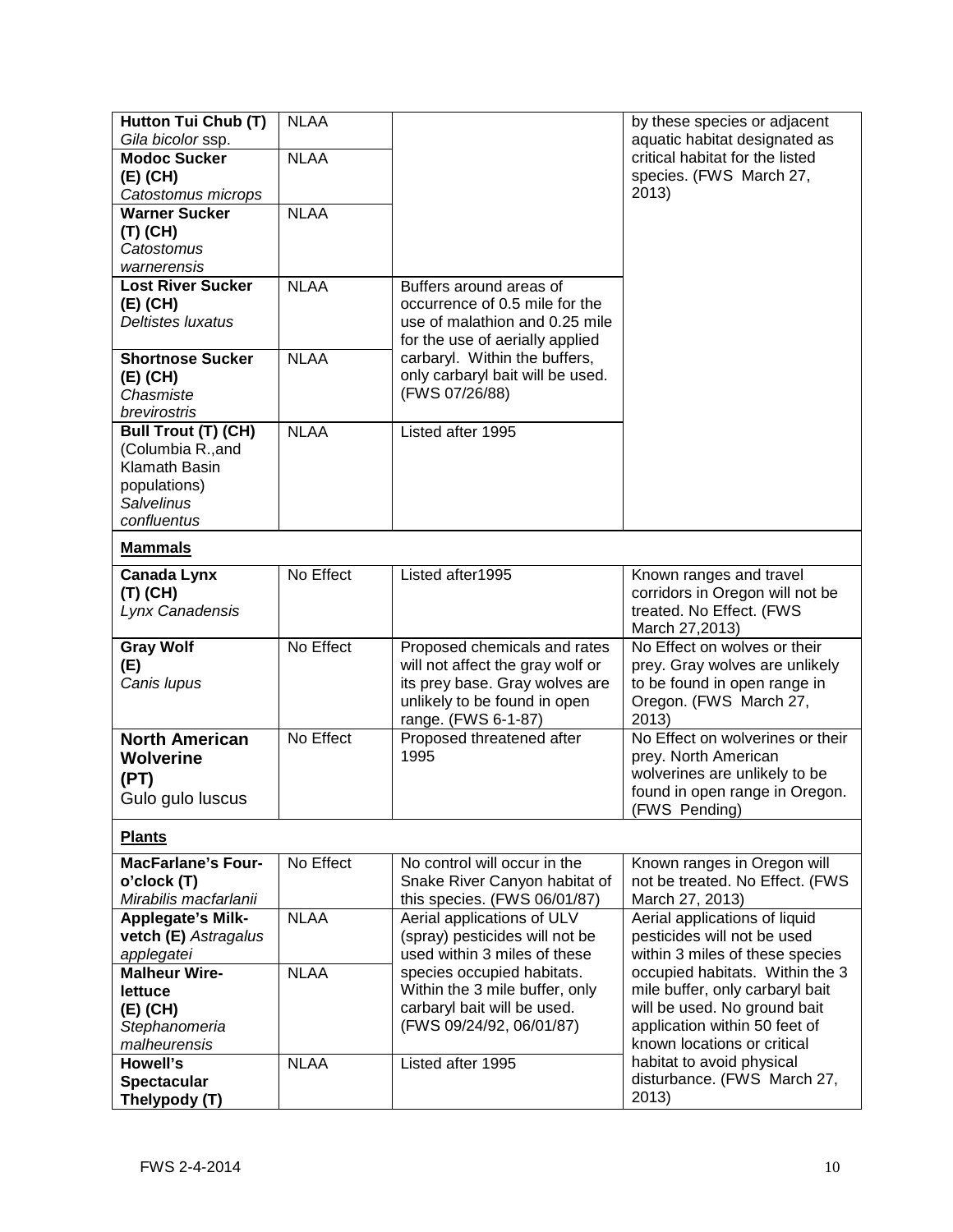| Thelypodium howellii<br><b>Spectabilis</b><br><b>Spalding's Campion</b><br>(T) (CH) | <b>NLAA</b> |                                   |                                                                                                                                                                                                                                                                                                                      |  |  |  |
|-------------------------------------------------------------------------------------|-------------|-----------------------------------|----------------------------------------------------------------------------------------------------------------------------------------------------------------------------------------------------------------------------------------------------------------------------------------------------------------------|--|--|--|
| Silene spaldingii                                                                   |             |                                   |                                                                                                                                                                                                                                                                                                                      |  |  |  |
| <b>Slender Orcutt</b><br>Grass (T) (CH)<br>Orcuttia tenuis                          | <b>NLAA</b> | Listed after 1995                 | The programmatic buffers of<br>500' for liquid by air, 200' for<br>bait by air and liquid by ground,                                                                                                                                                                                                                 |  |  |  |
| Green's Tuctoria (E)<br>Tuctoria greenei                                            | <b>NLAA</b> |                                   | and 50' for bait by ground will<br>be used from the edge of any<br>water present at the time of<br>application. For all ground<br>applications a 50 ft. buffer from<br>the edge of known locations<br>and critical habitat of these<br>plants will be used to avoid<br>physical disturbance. (FWS<br>March 27, 2013) |  |  |  |
| <b>Amphibians</b>                                                                   |             |                                   |                                                                                                                                                                                                                                                                                                                      |  |  |  |
| <b>Columbia Spotted</b><br>Frog (C)<br>Rana luteventris                             | <b>NLAA</b> | Candidate species, after 1995     | The programmatic buffers of<br>500' for liquid by air, 200' for<br>bait by air and liquid by ground,                                                                                                                                                                                                                 |  |  |  |
| <b>Oregon Spotted</b><br>Frog<br>(PT)<br>Rana pretiosa                              | <b>NLAA</b> | Proposed threatened after<br>1995 | and 50' for bait by ground will<br>be used from the edge of any<br>water present at the time of<br>application. (FWS pending)                                                                                                                                                                                        |  |  |  |

#### **Protective Measures for Species Listed Since 1995 and Candidate Species**

#### **Greater Sage-Grouse (***Centrocercus urophasianus***)**

In March 2010, FWS determined that protection of the greater sage-grouse under the ESA was warranted. However, listing it was precluded by the need to address other species facing greater risks. The greater sage-grouse is a Candidate species for listing. In Oregon sage-grouse is found in Baker, Deschutes, Crook, Harney, Lake, and Malheur Counties. It has historically been found in Klamath County until 1993.

The greater sage-grouse is a large, ground-dwelling bird. Measuring as much as 30 inches in length and two feet tall, it weighs from two to seven pounds. It has a long, pointed tail with legs feathered to the base of the toes and fleshy yellow combs over the eyes. Males are larger than females. The greater sage-grouse is found at elevations ranging from 4,000 to over 9,000 feet. It is an omnivore, eating mainly sagebrush, some other soft plants, and insects. One of the most interesting aspects of the greater sage-grouse is its nearly complete reliance on sagebrush. These birds cannot survive in areas where sagebrush does not exist.

The Greater Sage-Grouse are relatively long-lived (3-6 years), have lower productivity (7 eggs) than most upland game birds which generally have 1-2 year lifespans and clutches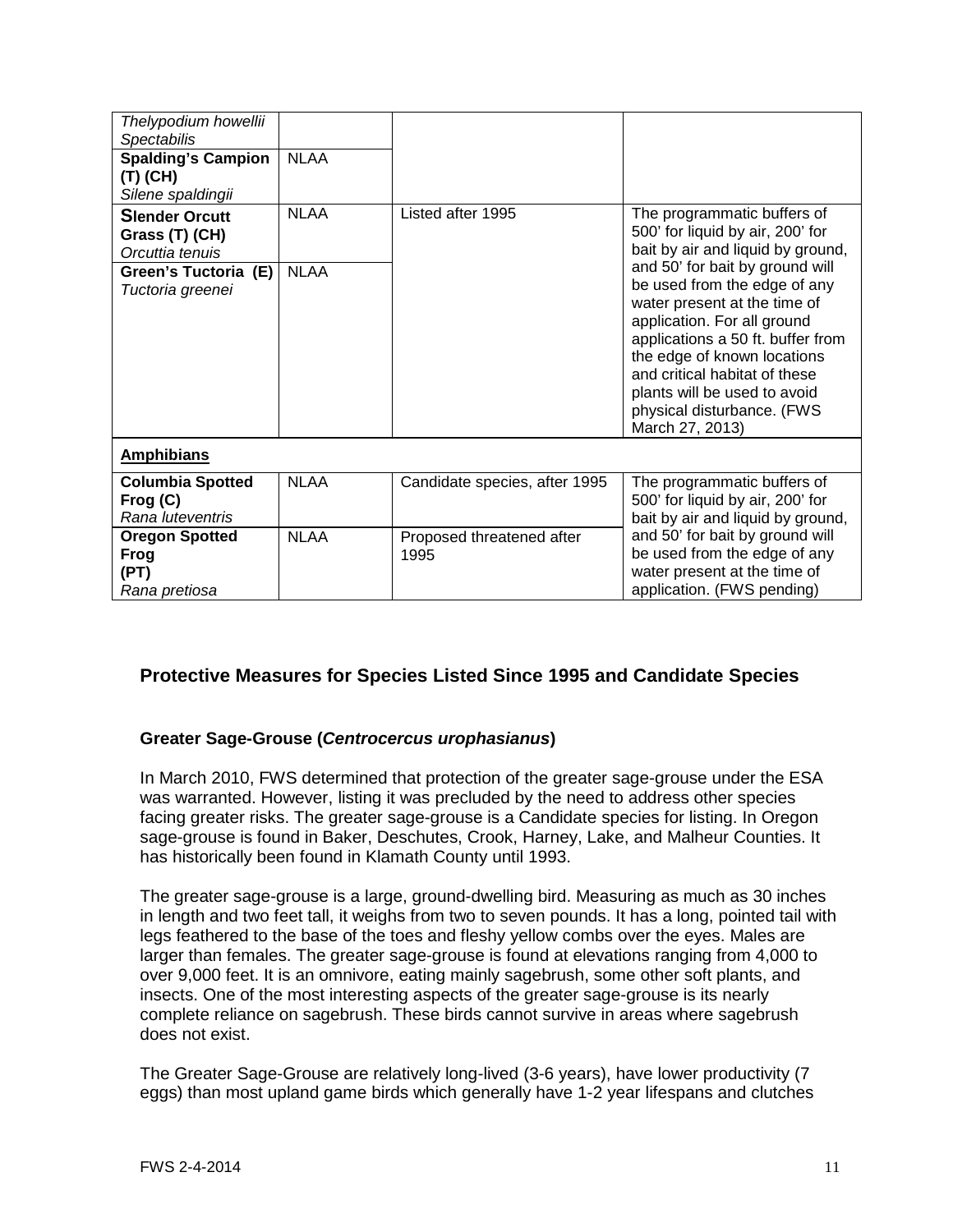>10 eggs. Males display on dancing grounds known as leks. Females visit the leks to obtain matings, and then go off to raise their brood by themselves. Sage-grouse exhibit strong fidelity to seasonal ranges, especially to their breeding grounds. Traditional leks may be used for years. They nest on the ground under sagebrush or grass patches. Nesting and early brood rearing occurs in the vicinity of the leks.

Compared to other states in sage-grouse range, Oregon sage-grouse populations are relatively high. In the State of Oregon, BLM manages 70% of currently occupied sagegrouse habitat; 21% is privately-owned, and the remainder (8%) occurs on lands owned by the State, US Forest Service or USFWS.

The primary threats to the sage-grouse across its range are habitat loss and fragmentation (including wildfire), invasive plants, energy development, urbanization, agricultural conversion and grazing.

To protect sage-grouse APHIS will abide by the protective measures in the December 22, 2011 BLM Instruction Memorandum No. 2012-043, expiring September 31, 2013. Proposed mitigation measures include no treatment buffers around leks and application timing to avoid impacting insect availability during early chick development. APHIS will confer with FWS, ODFW, and BLM as needed to determine locations of sage-grouse habitat, and coordinate the exact protective measures with the land managing agency prior to treatment. APHIS will provide advice on Integrated Pest Management (IPM) strategies that can be used to control grasshopper populations, but the implementation of such strategies is the responsibility of the land owner/manager. Implementation of agreed upon protective measures, along with Program Guidelines and Operating Procedures, will assure that the APHIS Grasshopper Suppression Program will not likely adversely affect greater sage-grouse (*Centrocercus urophasianus*).

#### **Yellow billed cuckoo (***Coccyzus americanus***)**

The yellow-billed cuckoo in the western United States was accorded candidate status in July 2001. On October 3, 2013, the Western U.S. Distinct Population Segment (DPS) of the Yellow-billed cuckoo was proposed as a threatened species under the ESA. In Oregon, cuckoos, although never common, have become even rarer with the loss of floodplain forests along the Willamette and Columbia Rivers. The last confirmed breeding records in Oregon were in the 1940s. Most of the recent records of cuckoos are from eastern Oregon at Malheur National Wildlife Refuge in Harney County, and from Malheur and Deschutes counties.

The yellow-billed cuckoo is a medium sized brown bird, about 12 inches long and weighing about two ounces. The birds have a long boldly patterned black and white tail and an elongated down-curved bill which is yellow on the bottom. Yellow-billed cuckoos are migratory. Historically, cuckoos arrived in Oregon in mid-May and flew south to their wintering grounds in September. The bird primarily eats large insects including caterpillars and cicadas and, occasionally, small frogs and lizards. Breeding coincides with the emergence of cicadas and tent caterpillar.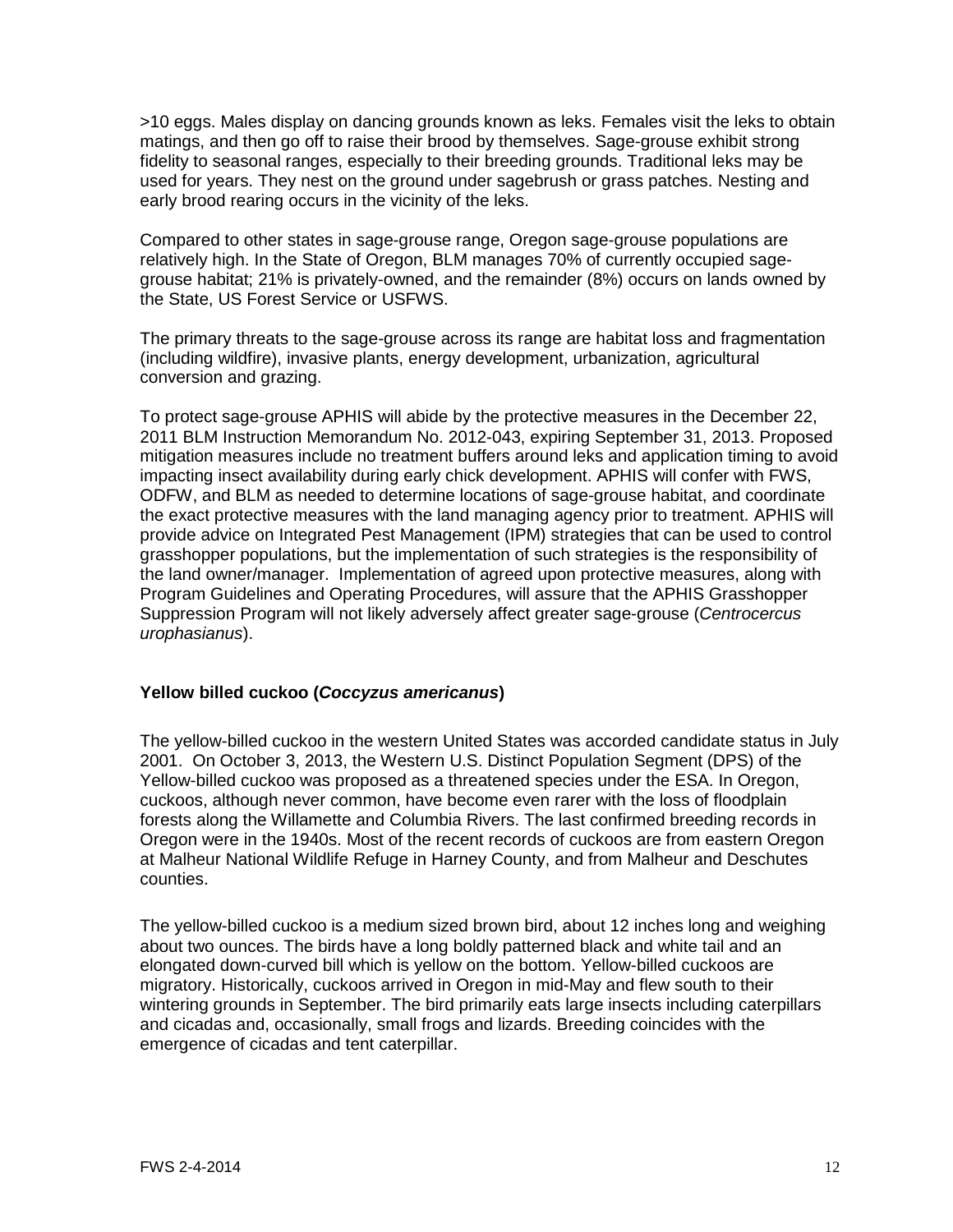The greatest threat to the species has been reported to be loss of riparian habitat. It has been estimated that 90 percent of the cuckoo's stream-side habitat has been lost. Habitat loss in the west is attributed to agriculture, dams, and river flow management, overgrazing and competition from exotic plants such as tamarisk. Activities which alter or destroy riparian habitat are of particular concern, including unmanaged cattle grazing that contributes to the loss of sub-canopy vegetation and cottonwood regeneration.

APHIS grasshopper and Mormon cricket program activities may affect the yellow-billed cuckoo. While diflubenzuron, malathion and carbaryl bait are highly toxic to insects they are all relatively nontoxic to birds. These chemicals should have no direct affect to the yellowbilled cuckoo, but they may cause a temporary reduction of prey species. To protect yellowbilled cuckoo APHIS will confer with FWS to determine locations of any yellow-billed cuckoo nests or occupied habitat prior to treatment. Since this species nests and feeds mainly in riparian habitat, the water buffers listed in the Program Guidelines and Operating Procedures (EA Appendix 1) of 500' for liquid insecticide and 200' for bait when applied by air, 200' for liquid applied by ground, and 50' for bait when applied by ground will be used to protect yellow-billed cuckoo. The RAATS application method will be used when treating near known yellow-billed cuckoo habitat to preserve non-target insect prey. Implementation of these protective measures will assure that the APHIS Grasshopper Suppression Program will not likely adversely affect yellow billed cuckoo (*Coccyzus americanus*).

#### **Bull Trout (***Salvelinus confluentus*)

The Columbia River and Klamath River distinct population segments (DPS) of bull trout were listed as a threatened species on June 10, 1998 (63 FR 31647). Critical habitat for these and other DPS' was designated on September 26, 2005 (70 FR 56212). This ruling was replaced by [Revised Designation of Critical Habitat for Bull Trout in the Coterminous United States; Final](http://www.gpo.gov/fdsys/search/citation.result.FR.action?federalRegister.volume=2010&federalRegister.page=63898&publication=FR)  [Rule O](http://www.gpo.gov/fdsys/search/citation.result.FR.action?federalRegister.volume=2010&federalRegister.page=63898&publication=FR)ctober 18, 2010 (75 FR 63898). This latest ruling increased the area protected as critical habitat for bull trout in Oregon.

Bull trout, members of the family Salmonidae, are native to the Pacific Northwest and western Canada. Bull trout are relatively dispersed throughout tributaries of the Columbia River Basin, including its headwaters in Montana and Canada. Bull trout also occur in the Klamath River Basin of south-central Oregon. Bull trout exhibit both resident and migratory life-history strategies through much of their current range. Resident bull trout complete their life cycle in tributary streams, and juvenile fish rear from 1 to 4 years before migrating to either a lake, river, or in certain costal areas, saltwater to mature.

Bull trout are opportunistic feeders, with food habits primarily a function of size and life-history strategy. Resident and juvenile bull trout prey on terrestrial and aquatic insects, macrozooplankton, amphipods, mysids, crayfish, and small fish. Adult migratory bull trout are primarily piscivorous, known to feed on various trout and salmon species, whitefish, yellow perch, and sculpin.

APHIS grasshopper and Mormon cricket program activities may affect the bull trout. Direct toxic effects could occur to bull trout and indirect effects through loss of prey items could also occur should bull trout be exposed to program insecticides. The APHIS Grasshopper and Mormon Cricket Suppression Program maintains a standard, programmatic 500 foot buffer from water for all aerial ULV treatments, a 200 foot buffer from water for all aerial bait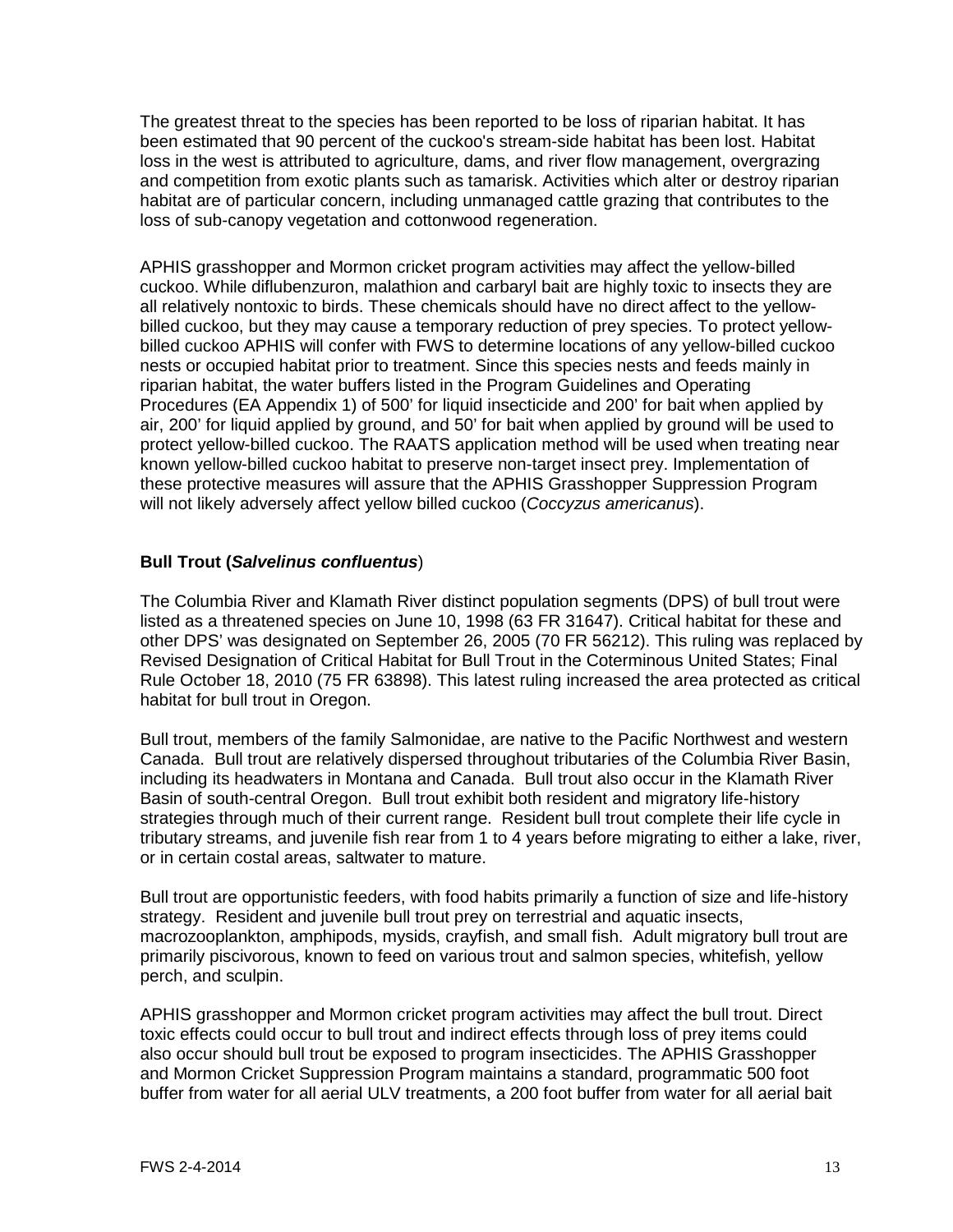treatments, a 200 foot buffer from water for all liquid ground treatments, and a 50 foot buffer from water for all ground bait treatments. These standard buffers are in place to reduce the chance that a pesticide used for grasshopper suppression will enter water. Monitoring of APHIS grasshopper treatments by Beyers and McEwen (1996) concluded that the standard buffer resulted in trace amounts of pesticide in aquatic habitats, and that grasshopper control operations had no biologically significant affect on aquatic resources.

Although APHIS feels the data presented here indicates a strong case for much smaller buffers, until the national consultation is completed, we propose using buffers similar to those agreed to in the previous local consultation when treating grasshoppers near bull trout habitat. APHIS proposes that no aerial treatments (bait and liquid) will occur within 0.5 miles of occupied or designated critical habitat. No ground applications (bait and liquid) will occur within 500 feet of occupied or critical habitat. Known migratory habitats will be treated as occupied habitat unless otherwise directed by FWS personnel prior to treatments.

There is also a potential for a grasshopper treatment to indirectly and adversely affect bull trout by reducing the prey base. By maintaining the above buffers from known bull trout locations the prey base used by bull trout will not be exposed to program insecticides. Dead or moribund grasshoppers (or non target invertebrates) from within the treatment area that contain pesticides are unlikely to travel or be carried across the distance of the buffers and enter the bodies of water where they could be consumed by bull trout.

Implementation of these protective measures along with Program Guidelines and Operating Procedures will assure that the APHIS Grasshopper Suppression Program will not likely adversely affect bull trout (*Salvelinus confluentus*), either directly or indirectly.

#### **Canada lynx (***Lynx Canadensis***)**

The Canada lynx was listed as threatened on March 24, 2000 (65 FR 16051). Critical was designated in November 2006 and revised in 2009. No critical habitat is located in Oregon. A recovery plan has not been published.

The Canada lynx is a medium-sized cat with long legs, large, well-furred paws, long tufts on the ears, and a short, black-tipped tail. Adult males average 10 kilograms (kg) (22 pounds (lb)) in weight and 85 centimeters (cm) (33.5 inches (in)) in length (head to tail) and females average 8.5 kg (919 lb) and 82 cm (32 in). Canada lynx are specialized predators that are highly dependent on the snowshoe hare (*Lepus americanus*) for food. Canada lynx also prey opportunistically on other small mammals and birds, particularly when hare populations decline.

Canada lynx utilize late successional forest with large woody debris, such as downed logs and windfalls, to provide denning sites with security and thermal cover for kittens. Lynx require adequate travel cover to provide connectivity (linkage) within a forest landscape for security, movement within home ranges, and access between den sites and foraging areas. Such areas also may provide foraging opportunities. Resident Canada lynx populations were historically low in Oregon. Recent observations of lynx have been reported from the Cascades and the Blue Mountains in northeastern Oregon. The Canada lynx is currently classified as a fur bearer with a closed trapping and hunting season.

While diflubenzuron, malathion and carbaryl bait are highly toxic to insects they are all relatively nontoxic to mammals. Impacts on any prey species of the lynx would be negligible, even in possible linkages connecting the various areas of the lynx's range that might fall near treatment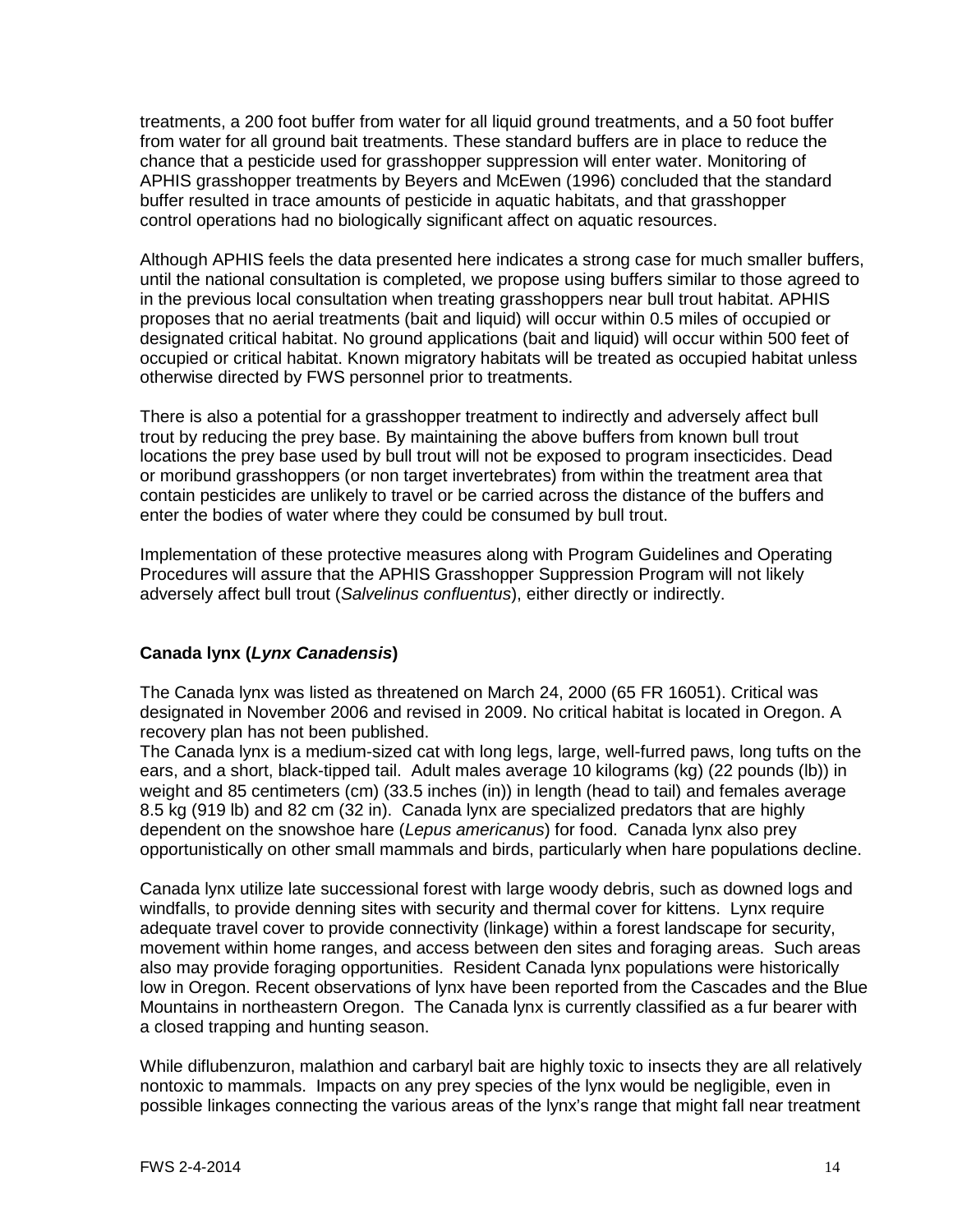areas. Since grasshopper programs will only take place in rangeland, known ranges of the Canada lynx in Oregon are removed from any possible treatment areas. Therefore the Grasshopper Suppression Program activities will have no effect on the Canadian lynx (*Lynx canadensis*).

#### **Gray Wolf (***Canis lupis***)**

In 1974, four subspecies of gray wolf were listed as endangered including the northern Rocky Mountains (NRM) gray wolf (*Canis lupus irremotus*) found in Oregon (39 FR 1171, January 4, 1974). In 1978, the Fish and Wildlife Service published a rule (43 FR 9607, March 9, 1978) relisting the gray wolf as endangered at the species level (*C. lupus*) throughout the conterminous 48 States and Mexico, except for Minnesota, where the gray wolf was reclassified to threatened. On May 4, 2009, the U.S. Fish and Wildlife Service established a *distinct population segment* (DPS) of the gray wolf in the Northern Rocky Mountains, and revised the List of Endangered and Threatened Wildlife by removing gray wolves within the Northern Rocky Mountain DPS boundaries, except in Wyoming. The Wyoming gray wolf was delisted 9-10-2012. The Northern Rocky Mountain DPS includes a portion of Eastern Oregon that lies east of Highway 395 and Highway 78 north of Burns Junction and east of Highway 95 south of Burns Junction. Any wolves west of this line are considered belonging ot the conterminous USA population (73 FR 10514), and remain listed as endangered. On May 25, 2011 the Fish and Wildlife Service issued a final rule reinstating the 2009 decision to delist biologically recovered populations in the Northern Rocky Mountains DPS. Gray wolves in Oregon are State-listed as endangered, regardless of location. In the federally listed portion of Oregon, the Oregon Department of Fish and Wildlife implements the Oregon Wolf Conservation and Management Plan under the guidance of the Federal/State Coordination Strategy (March 2011) for Implementation of Oregon's Wolf Plan. Critical habitat has only been designated for wolf populations in Michigan and Minnesota.

Wolves had not been found in Oregon for many years, until recently. Under a recovery plan adopted in 1987 wolves were reintroduced to remote public lands in central Idaho in 1995 and 1996. This reintroduction and accompanying management programs greatly expanded the numbers and distribution of wolves in the NRM. It is generally considered that four packs of wolves now reside in Northeastern Oregon, at least one being considered as having a "breeding pair." There could be as many as 28 wolves in Oregon at the end of 2011. One wolf, OR-7 has migrated across Oregon to the Cascades and into California.

The gray wolf, *Canis lupus,* is the largest wild member of the dog family (Canidae). In the NRM, adult male gray wolves average over 45 kg (100 lb), but may weigh up to 60 kg (130 lb). Females weigh slightly less than males.

Wolves have a social structure, normally living in packs of 2 to 12 animals. In the NRM, pack sizes average about 10 wolves in protected areas. Packs typically occupy large distinct territories 518-1,295 square kilometers (200-500 square miles) and defend these areas from other wolves or packs. Once a given area is occupied by resident wolf packs, it becomes saturated and wolf numbers become regulated by the amount of available prey, intraspecies conflict, other forms of mortality, and dispersal. Dispersing wolves may cover large areas as lone animals as they try to join other packs or attempt to form their own pack in unoccupied habitat. Dispersal distances in the NRM average about 97 kilometers (60 miles).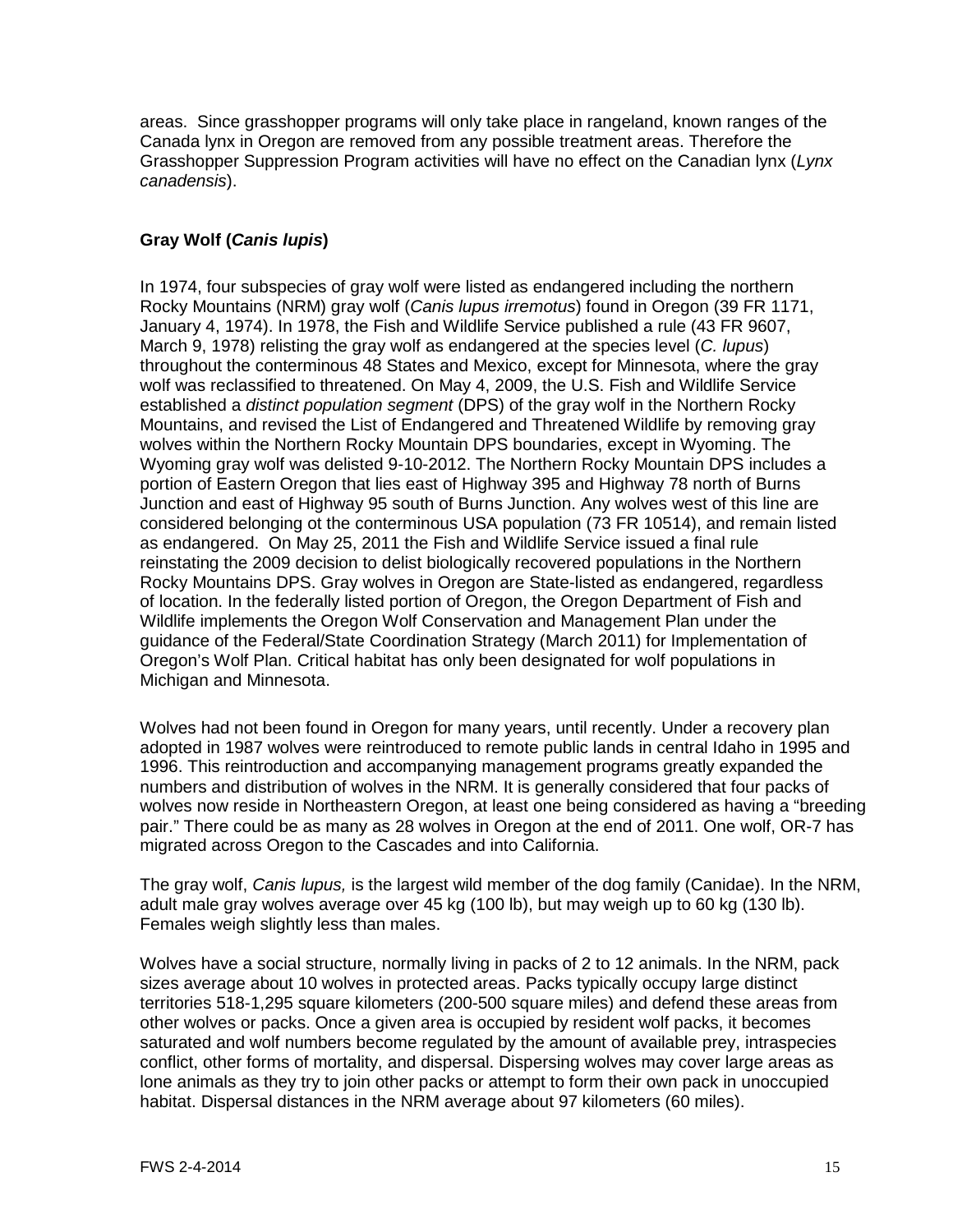Gray wolves are habitat generalists and will establish territories anywhere there is a sufficient food source. They were once found in almost all habitat types; prairie, forest, mountains, and wetlands. In the NRM today, they are found in the mostly forested lands away from human distrubance. Wolves are opportunistic carnivores whose primary prey are deer, elk and moose. When these prey are not available, wolves will eat smaller animals, and may kill and feed upon domestic livestock.

Typically, only the top-ranking ("alpha") male and female in each pack breed and produce pups. Females and males typically begin breeding as 2-year-olds and may annually produce young until they are over 10 years old. Litters are typically born in April and range from 1 to 11 pups, but average around 5 pups. Pups are reared in the den for the first six weeks. Dens are commonly located on southerly aspects of moderately steep slopes with well drained soils, or rock caves/abandon beaver lodges, usually within 400 yards of water. Most wolf packs are sensitive to human disturbance near den sites. Dens are often over a mile from recreation trails and 1-2 miles from backcountry camp sites.

In the summer and fall wolf packs use areas called "rendezvous sites" for resting and gathering. These are usually complexes of meadows adjacent to hillside timber with water nearby. Rendezvous sites vary in size, but are generally small, approximately 1 acre.

Wolves can live 13 years but the average lifespan in the NRM is less than 4 years. Pup production and survival can increase when wolf density is lower and food availability per wolf increases. Breeding members also can be quickly replaced either from within or outside the pack. Consequently, wolf populations can rapidly recover from severe disruptions, such as very high levels of human-caused mortality or disease. After severe declines, wolf populations can more than double in just 2 years if mortality is reduced.

While the chemicals diflubenzuron, malathion and carbaryl bait are highly toxic to insects they are all relatively nontoxic to mammals. Impacts from a grasshopper suppression program on any prey species of the gray wolf would be negligible. It is also unlikely that gray wolves will be resident in, or traveling through, rangeland areas where suppression programs will occur. Should a wolf wander into a suppression area there will be no jeopardy to its existence as a consequence. Therefore the Grasshopper Suppression Program activities will have no effect on the gray wolf (*Canis lupus*) in Oregon.

#### **North American wolverine (Gulo gulo luscus)**

On December 14, 2010, USFWS determined that the wolverine in the contiguous United States constitutes a DPS and listing under the ESA was warranted. However, listing was precluded by higher priority actions and the contiguous U.S. DPS was been added to the candidate species list. On March 29, 2013, USFWS published a proposal to list the contiguous United States DPS as Threatened.

Wolverines inhabit habitats with near-arctic conditions wherever they occur. In the contiguous United States, wolverine habitat is restricted to high-elevation areas in the West. Wolverines are dependent on deep persistent snow cover for successful denning, and they concentrate their year-round activities in areas that maintain deep snow into spring and cool temperatures throughout summer. Wolverines in the contiguous United States exist as small and semi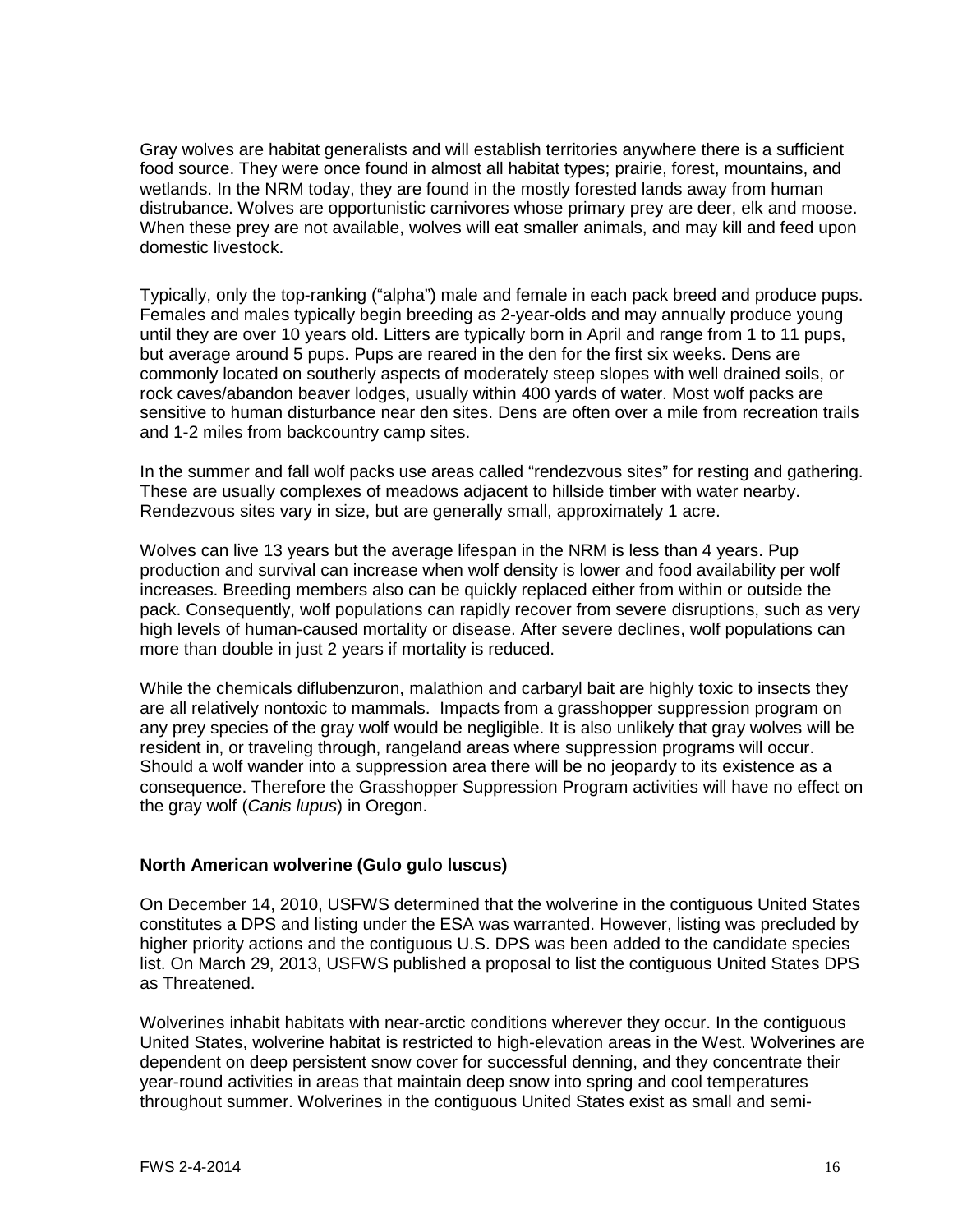isolated subpopulations in a larger metapopulation that requires regular dispersal of wolverines between habitat patches to maintain itself.

Wolverines are opportunistic feeders, consuming a variety of foods depending on availability. They primarily scavenge carrion, but also prey on small animals and birds and eat fruits, berries, and insects. The primary threat to the North American wolverine is from habitat and range loss due to climate warming.

While the chemicals diflubenzuron, malathion and carbaryl bait are highly toxic to insects they are all relatively nontoxic to mammals. Due to their high altitude range it is unlikely that wolverines will be resident in, or traveling through, rangeland areas where suppression programs will occur. Even so, impacts from a grasshopper suppression program on any prey species of wolverine would be negligible. Should a wolverine wander into a suppression area there will be no jeopardy to its existence as a consequence. Therefore the Grasshopper Suppression Program activities will have no effect on North American wolverine (Gulo gulo luscus) in Oregon.

#### **Howell's spectacular thelypody (***Thelypodium howellii* **ssp. s***pectabilis*)

Howell's spectacular thelypody was federally listed as threatened without critical habitat in 1999 (64 FR 28393, May 26, 1999).

*Thelypodium howellii* ssp. s*pectabilis* is an herbaceous biennial that occurs in moist, alkaline meadow habitats as approximately 1000 meters (m) (3000 feet (ft)) to 1,100 m (3,500 ft) elevation in northwest Oregon. This plant grows to approximately 60 cm (ft) tall, with branches arising from near the base of the stem. The basal leaves are approximately 5 cm (2 in) long with wavy edges and are arranged in a rosette. Stem leaves a shorter, narrow, and have smooth edges. Flowers appear in loose spikes at the end of the stems. Flowers have four purple petals approximately 1.9 cm (0.75 in) in length, each which is borne on a short 0.6 cm (0.25 in) stalk. Fruits are long, slender pods.

*Thelypodium howellii* ssp. s*pectabilis* occurs in wet alkaline meadows in valley bottoms, usually in and around woody shrubs that dominate the habitat on the knolls and along the edge of the wet habitat between the knolls. The plant is currently known from 11 sites (5 populations) ranging in size from 0.01 hectares (ha) (0.03 acres (ac)) to 16.8 ha (41.4 ac) in the Baker-Powder River valley in Baker and Union counties. The total occupied habitat for this species is approximately 40 ha (100 ac). All remaining populations occur on private land. Plants at the type locality in Malheur County have not been found since 1927 and are considered to be extirpated. The entire extant range of this taxon lies within a 21-kilometer (km) 13-mile (mi) radius of Haines, Oregon.

*T. howellii* is threatened by a variety of factors including habitat destruction and fragmentation from agriculture and urdan development; spring and early summer livestock grazing; competition from non-native vegetation such as teasel, bul and Canada thistles, and sweet clover; and alteration of wetland hydrology. An uncontrolled grasshopper outbreak could threaten to consume localized populations of this plant limiting seed production and further endangering its survival.

Because the insecticides used for a grasshopper treatment could reduce pollinators of this species and the equipment used for a ground application could damage individual plants or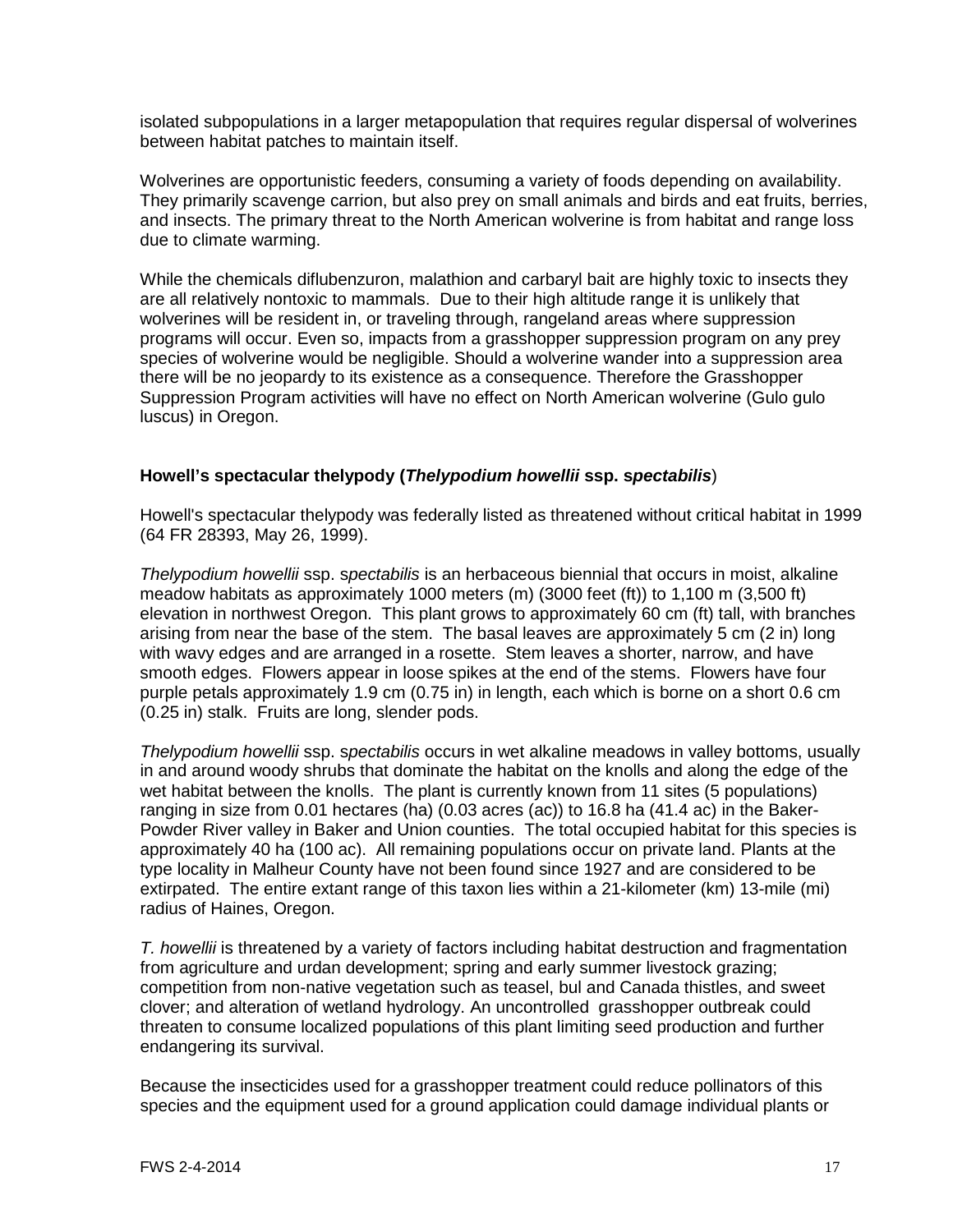modify the habitat APHIS grasshopper and Mormon cricket program activities may adversely affect Howell's spectacular thelypody. While diflubenzuron, malathion and carbaryl are not phytotoxic at the proposed application rates, concern has been expressed that insecticide treatments might prevent pollination of Endangered and Threatened plant species by reducing or eliminating the insect pollinators. While some of these plant species are selfpollinating, others reproduce by bulbs, corms, rhizomes. Species such as *Thelypodium howellii* ssp. s*pectabilis,* which require pollination by insects, may bloom before, during, or after a grasshopper treatment. Those which are in full bloom during the treatment period and are insect pollinated are still highly likely to be frequented by insects as it would be unusual for all pollinators to be totally eliminated from an area. RAATs treatments in particular provide for untreated refuges of unharmed non-target species. Carbaryl bait applications only affect species that consume bait directly, or prey that have consumed bait. Therefore bait applications should not adversely affect pollinators. Repopulating of other insects species to normal levels occurs fairly rapidly due to natural migration from outside the treatment area.

Although APHIS feels the data presented here indicates a strong case for smaller buffers for RAATs and diflubenzuron, until the national consultation is completed, we propose using buffers similar to those agreed upon, in the 1995 BO, for similar species. The implementation of a three mile buffer from known locations with no aerial application of liquid pesticide (includes diflubenzuron) would be in place to protect pollinators. Within the buffer, only carbaryl bait will be used, and if applied by ground, a 50 ft. buffer from the edge of known locations and critical habitat of this plant will be used to avoid physical disturbance. By using these protective measures, the Grasshopper Suppression Program will not likely adversely affect *Thelypodium howellii* ssp *spectabilis*.

#### **Spalding's Catchfly (***Silene spaldingii***)**

Spalding's Catchfly was listed as threatened species without critical habitat on October 10, 2001 (66 FR 51597).

Spalding's Catchfly is a member of the pink or carnation family (Caryophyllaceae). *Silene spaldingii* (Watson) is a long lived perennial herb with four to seven pairs of lance-shaped leaves, and a spirally arranged inflorescence (group of flowers) consisting of small greenishwhite flowers. The foliage is tightly to densely covered with sticky hairs. Reproduction is by seed only; *S. spaldingii* does not possess rhizomes or other means of vegetative reproduction. Plants range from 2 to 6 decimeters (dm) (8-24 inches (in)) in height.

The species is currently known from a total of 52 populations in the United States and British Columbia, Canada. Of the 51 populations in the United States, 7 occur in Oregon. All seven populations occur in Wallowa County. This species is primarily restricted to mesic (not extremely wet or extremely dry) grasslands (prairie or steppe vegetation) that make up the Palouse region in southeastern Washington, northwestern Montana, and adjacent portions of Idaho and Oregon. *S. spaldingii* sites range from approximately 530 m (1,750 ft) to 1,600 m (6,100 ft) elevation.

The greatest threats to *S. spaldingii* is the loss of habitat to development and agriculture, cultivation, grazing and the use of herbicides. An uncontrolled grasshopper outbreak could threaten to consume localized populations of this plant limiting seed production and further endangering its survival.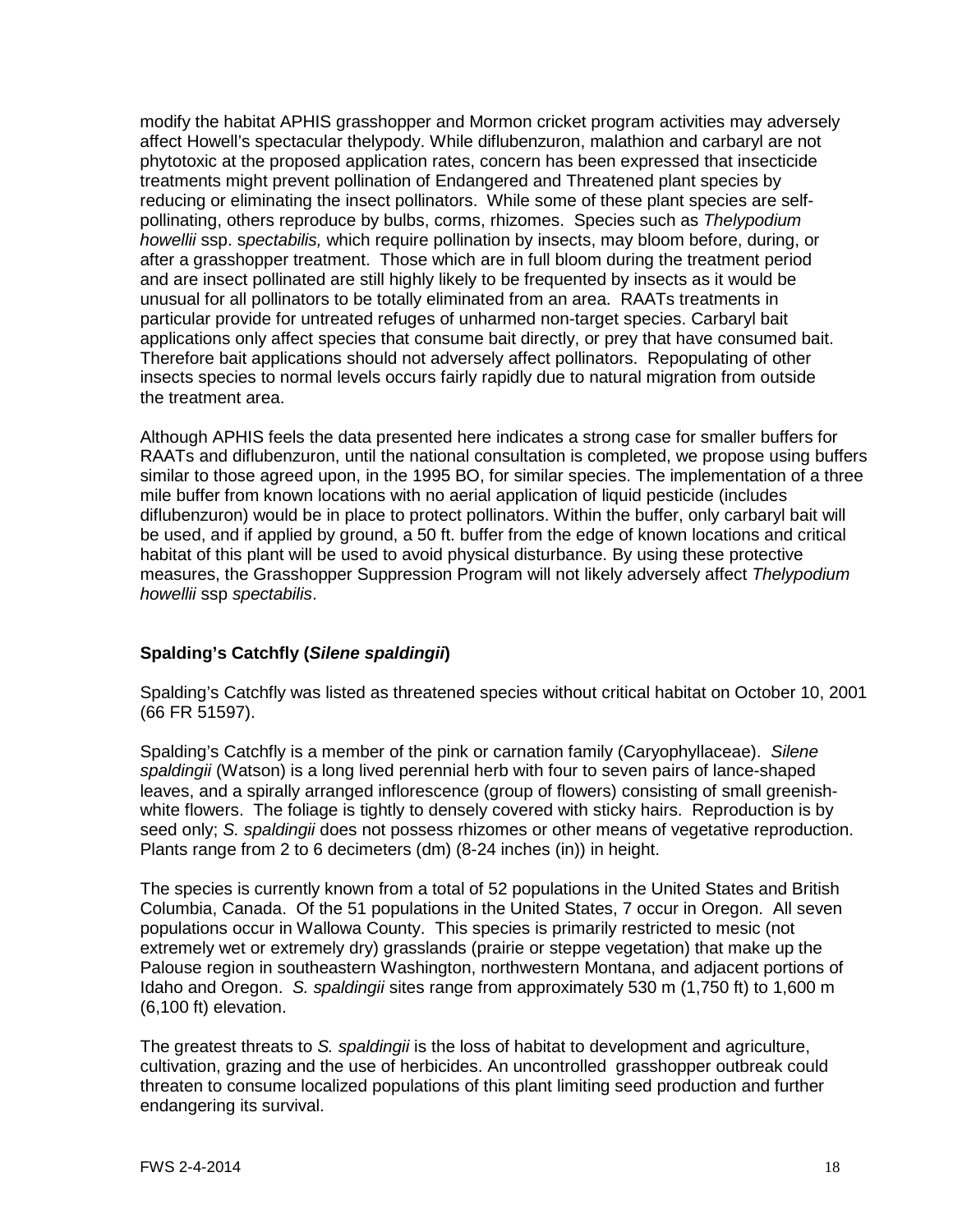Because the insecticides used for a grasshopper treatment could reduce pollinators of this species and the equipment used for a ground application could damage individual plants or modify the habitat APHIS grasshopper and Mormon cricket program activities may adversely affect Spalding's Catchfly. While diflubenzuron, malathion and carbaryl are not phytotoxic at the proposed application rates, concern has been expressed that insecticide treatments might prevent pollination of Endangered and Threatened plant species by reducing or eliminating the insect pollinators. While some of these plant species are self-pollinating, others reproduce by bulbs, corms, or rhizomes. Species such as *Silene spaldingii* which may require pollination by insects may bloom before, during, or after a grasshopper treatment. Those which are in full bloom during the treatment period and are insect pollinated are still highly likely to be frequented by insects as it would be unlikely for all pollinators to be totally eliminated from an area. RAATs treatments in particular provide for untreated refuges of unharmed non-target species. Carbaryl bait applications only affect species that consume bait directly, or prey that have consumed bait. Therefore bait applications should not adversely affect pollinators. Repopulating of other insects species to normal levels occurs fairly rapidly due to natural migration from outside the treatment area.

Although APHIS feels the data presented here indicates a strong case for smaller buffers for RAATs and diflubenzuron, until the national consultation is completed, we propose using buffers similar to those agreed upon, in the 1995 BO, for similar species. The implementation of a three mile buffer from known locations with no aerial application of liquid pesticide (includes diflubenzuron) would be in place to protect pollinators. Within the buffer, only carbaryl bait will be used, and if applied by ground, a 50 ft. buffer from the edge of known locations and critical habitat of this plant will be used to avoid physical disturbance. By using these protective measures, the Grasshopper Suppression Program will not likely adversely affect *Silene spaldingii*.

#### **Slender orcutt grass (***Orcuttia tenuis***)**

Slender orcutt grass was listed as a threatened species on March 26, 1997 (62 FR 14338). Critical habitat was designated on August 6, 2003 (68 FR 46684). Critical habitat was expanded August 11, 2005 (70 FR 46924) and administratively revised February 10, 2006 (71 FR 7118). No critical habitat is located in Oregon.

*Orcuttia tenuis* is a weakly-tufted and sparely pilose annual grass. It grows about 2 to 6 inches in height, producing one to several erect stems that often branch from the upper nodes. It germinates and grows as a seasonally submerged aquatic plant for several weeks to 3 months. It is wind pollinated. Local seed dispersal is by water, which breaks up the inflorence. Long distances dispesal between occurances is unlikely, but seed may be carried occasionally by waterfowl and mammals. The seeds can remain dormant for at least 3 or 4 years, and germinate underwater after being immersed for prolonged periods.

Unlike typical terrestrial grasses that grow in the uplands surrounding vernal pools, *O. tenuis*  flowers during the summer months. It can have a large soil seed bank and the number of plants in an occurrence can vary greatly from year to year. In general, years of above average rainfall promote larger expressions of occurrences. *O. tenuis* occurs through a wide range of elevations and soil types.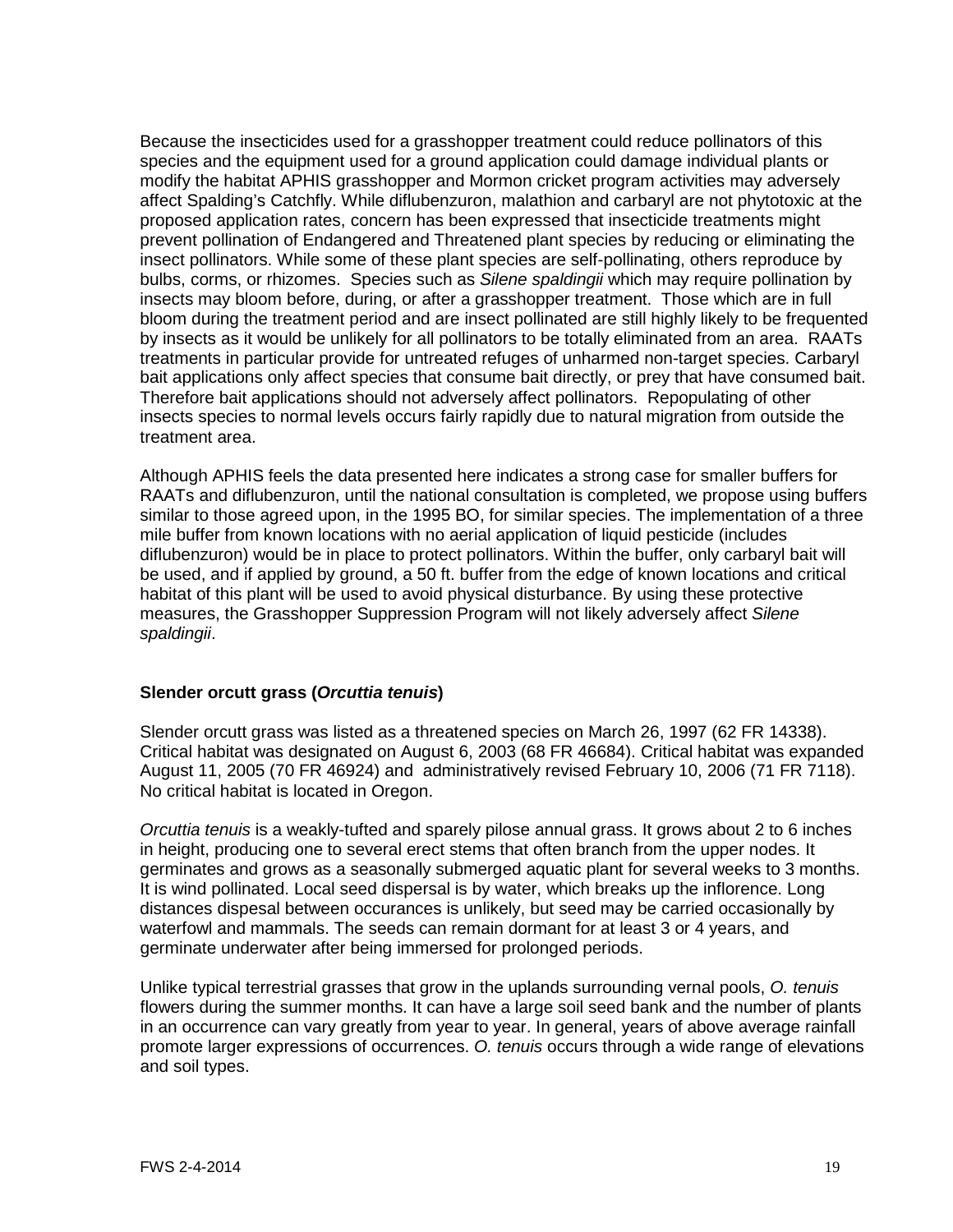*O. tenuis* occurs in vernal pools on remnant alluvial fans and high stream terraces and recent basalt flows which possess an impervious soil layer relatively close to the surface. Disjunct populations occur across northern California including the Modoc Plateau that extends into Lake County Oregon. Known populations are restricted to the northern California counties of Lake, Lassen, Plumas, Sacramento, Shasta, Siskiyou, and Tehama. Many populations are on private lands.

*O. tenuis* grows only in vernal pools and has experienced minor and major population and habitat reductions throughout its range. Vernal pools in this area are generally small, seasonal aquatic ecosystems that are inundated in the winter and dry slowly in spring and summer, making a harsh, unique environment. Cyclical wetting and drying create an unusual ecological situation supporting a unique biota. Many plants and animals have evolved to possess such specific characteristics that these organisms cannot live outside these temporary pools.

The habitat of this species has been reduced and fragmented throughout its range as vernal pools continue to be eliminated by urbanization, flood control projects, landfill projects, highways development, and agricultural land conversion. An uncontrolled grasshopper outbreak could threaten to consume localized populations of this grass limiting seed production and further endangering its survival.

APHIS grasshopper and Mormon cricket program chemicals should have no direct effect on slender orcutt grass because it is wind pollinated. However to protect vernal pool habitats where *O. tenuis* occurs, APHIS will use the programmatic 500 foot buffer, from water present at the time of application, for aerial treatments using liquid chemicals and 200 feet for carbaryl bait applied by air. For all ground applications a 50 ft. buffer from the edge of known locations and critical habitat of this plant will be used to avoid physical disturbance. By using these protective measures, the Grasshopper Suppression Program would not likely adversely affect *Orcuttia tenuis*.

#### **Green's tuctoria (***Tuctoria greenei***)**

Green's tuctoria was listed as a endangered species on March 26, 1997 (62 FR 14338). Critical habitat was designated on August 6, 2003 (68 FR 46684). Critical habitat was expanded August 11, 2005 (70 FR 46924) and administratively revised February 10, 2006 (71 FR 7118). No critical habitat is located in Oregon.

*Tuctoria greenei* is a tufted, more or less pilose, annual grass that grows 2 to 6 inches tall. The plant develops many erect but fragile stems that easily break apart at the nodes, which are often purplish. Each stem terminates in a spike-like inflorescence. Optimum germination occurs when the seed is exposed to light and anaerobic conditions after a cold period of time. Germination occurs several months after initial inundation, and flowering occurs from May to July.

*T. greenei* is known from only 21 extant widely separated occurrences in Butte, Merced, Shasta, and Tehama counties in California. All but one is on private land. It has been found in three types of vernal pools: Northern Basalt Flow, Northern Claypan, and Northern Hardpan. Occupied pools are (or were) underlain by iron-silica cemented hardpan, tuffaceous alluvium, or claypan. It has been noted that *T. greenei* grows in shallow pools or on the shallow margins of deeper pools, areas that dry out sooner. Although no occurrences have been documented, the Modoc Plateau that extends into Lake County Oregon contains vernal pools that could support this species.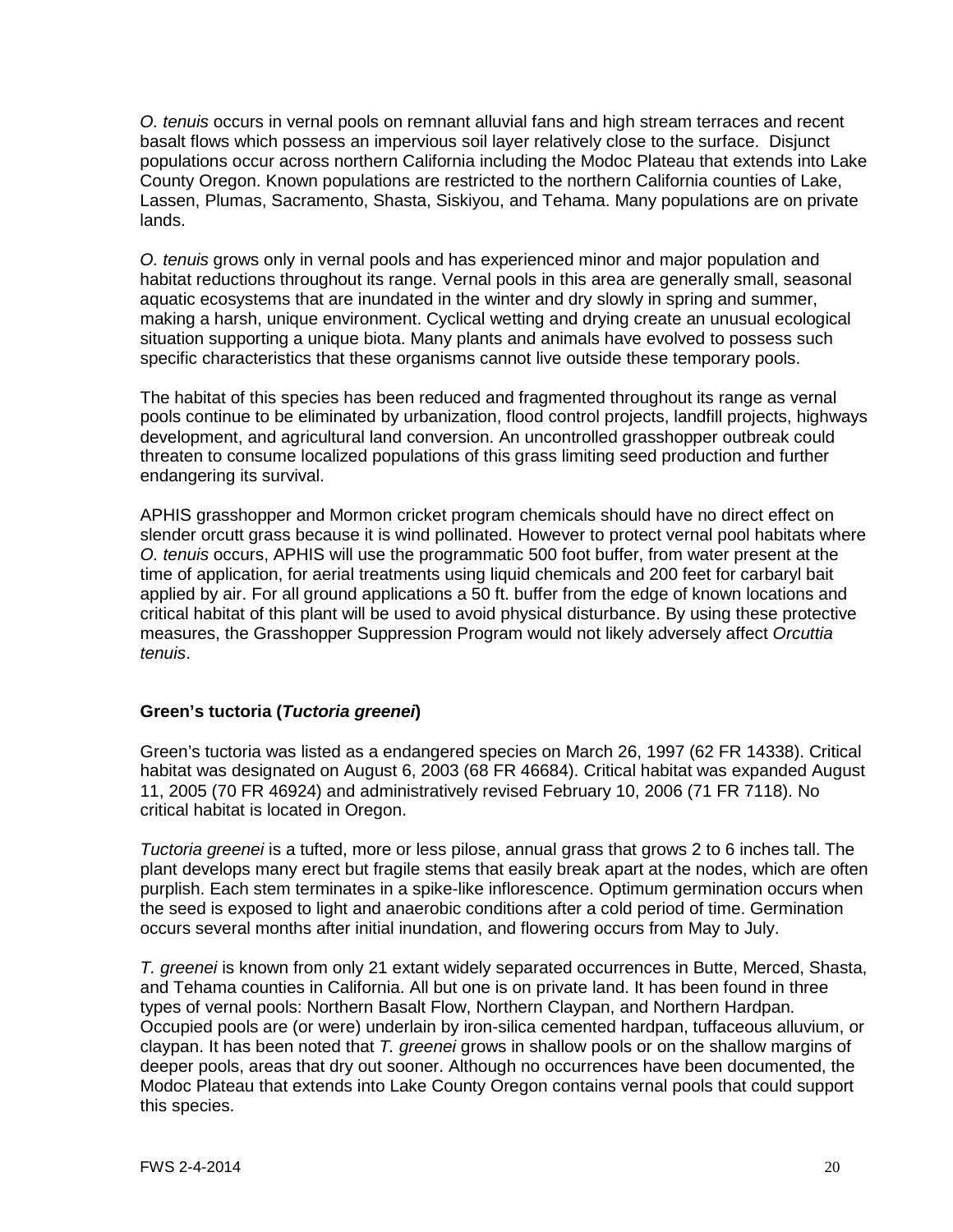The habitat of this species has been reduced and fragmented throughout its range as vernal pools continue to be eliminated by urbanization, flood control projects, landfill projects, highways development, and agricultural land conversion. An uncontrolled grasshopper outbreak could threaten to consume localized populations of this grass limiting seed production and further endangering its survival.

APHIS grasshopper and Mormon cricket program chemicals should have no direct effect on Green's tuctoria because it is wind pollinated. However to protect vernal pool habitats where *T. greenei* occurs, APHIS will use the programmatic 500 foot buffer, from water present at the time of application, for aerial treatments using liquid chemicals and 200 feet for carbaryl bait applied by air. For all ground applications a 50 ft. buffer from the edge of known locations and critical habitat of this plant will be used to avoid physical disturbance. By using these protective measures, the Grasshopper Suppression Program would not likely adversely affect *Tuctoria greenei*.

#### **Columbia Spotted Frog (***Rana luteiventris)* **and Oregon Spotted Frog (***Rana pretiosa)*

In March 2005 FWS determined that protection of the Columbia spotted frog Great Basin DPS and Oregon spotted frog under the ESA was warranted. However, listing them was precluded by the need to address other species facing greater risks. As a result, these frogs were listed as candidate species. Columbia spotted frogs were formerly classified as part of *Rana pretiosa*, or Spotted frogs. However, they are currently classified as two separate species. Researchers found that while the two species are nearly identical morphologically, they differ genetically and occupy different ranges.

On August 29, 2013 FWS proposed to list the Oregon spotted frog as threaten under the ESA along with proposing to list critical habitat for this species as well. The Columbia spotted frog great basin DPS remains listed as a candidate species.

Columbia spotted frogs are known to occur in Grant, Harney, Lake and Malheur counties in Oregon. Local populations appear to be isolated from each other by human and natural habitat disruptions. Columbia spotted frogs are found closely associated with clear, slowmoving or ponded surface waters, with little shade, and relatively constant water temperatures.

Columbia spotted frogs are known to wander. Though movements of up to 6.5 km have been recorded, these frogs generally stay in wetlands and along streams within 1 km of their breeding pond. Frogs in isolated ponds may not leave those sites.

Oregon spotted frogs are currently only known to occur in Deschutes, Klamath, and Lane counties. This species is the most aquatic native frog in the Pacific Northwest. It is almost always found in or near a perennial body of water that includes zones of shallow water and abundant emergent or floating aquatic plants. Oregon spotted frogs seem to prefer fairly large, warm marshes (approximate minimum size of 4 hectares (9 acres)) that can support a large enough population to persist despite high predation rates and sporadic reproductive failures. Oregon spotted frogs are known to move several hundred meters usually along flooded or saturated corridors, but not the great distances of the Columbia spotted frog. According to F&WS surveys, the Oregon spotted frog is now absent from at least 76 percent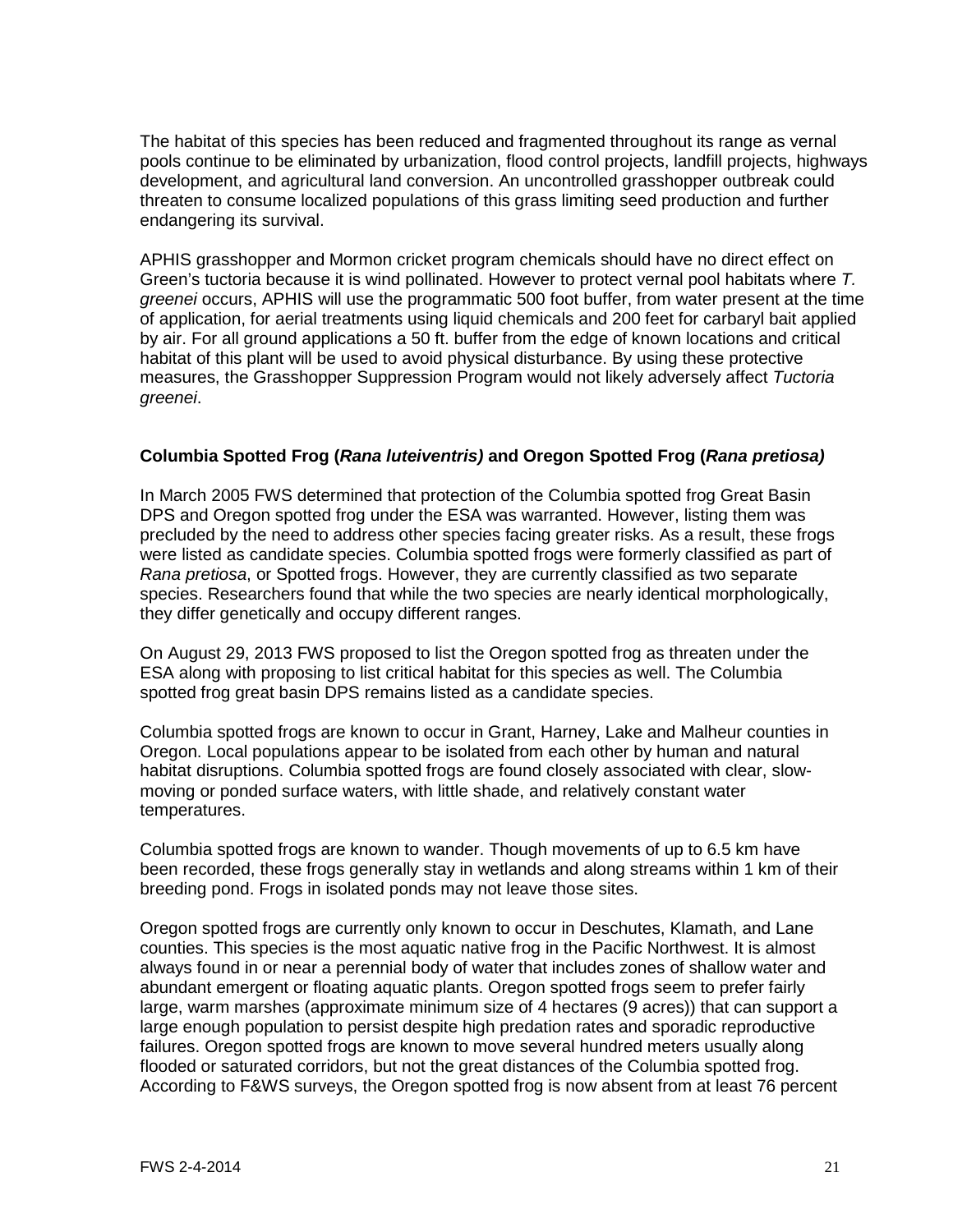of its former range. The majority of the remaining Oregon spotted frog populations are small and isolated.

In central Oregon, spotted frogs breed in mid- to late April. Eggs hatch in 3-21 days, depending on temperature. Metamorphosis occurs in mid- to late summer. Adult spotted frogs are opportunistic feeders, consuming many types of insects, mollusks, and even other amphibians. Tadpoles are grazers which consume algae and detritus. Spotted frogs are highly aquatic and live in or near permanent bodies of water, including lakes, ponds, slow streams and marshes; movements of spotted frogs are limited to wet riparian corridors. Standing water, flooded meadows, and willows provide breeding, foraging, and overwintering habitat. Most spotted frogs hibernate and aestivate.

The largest threat to spotted frogs is the destruction, fragmentation and degradation of wetland habitat. Changes in hydrology (from construction of ditches and dams) and water quality, development, and livestock overgrazing continue to result in habitat loss, alteration, and/or fragmentation. Non-native plant invasions by aggressive species like reed canarygrass (*Phalaris arundinacea*), and succession of plant communities from marsh to meadow also threaten these species' existence. The introduction of non-native predators such as bullfrogs, bass and other predatory fish species are believed to contribute to their decline.

APHIS grasshopper and Mormon cricket program activities may affect spotted frogs. Direct toxic effects could occur to spotted frogs should they be exposed to program insecticides. Indirect effects through loss of prey items could also occur if program chemicals were to reach occupied habitat. The APHIS Grasshopper and Mormon Cricket Suppression Program maintains a standard, programmatic 500 foot buffer from water for all aerial ULV treatments, a 200 foot buffer from water for all aerial bait treatments, a 200 foot buffer from water for all liquid ground treatments, and a 50 foot buffer from water for all ground bait treatments. These standard buffers are in place to reduce the chance that a pesticide used for grasshopper suppression will enter water. Monitoring of APHIS grasshopper treatments by Beyers and McEwen (1996) concluded that the standard buffer resulted in trace amounts of pesticide in aquatic habitats, and that grasshopper control operations had no biologically significant effect on aquatic resources.

To protect spotted frogs, APHIS will observe no treatment buffers listed in the Program Guidelines and Operating Procedures (EA Appendix 1) of 500' for liquid insecticide and 200' for bait when applied by air, 200' for liquid applied by ground, and 50' for bait when applied by ground around areas of known habitat. APHIS will confer with FWS to determine locations of spotted frog habitat prior to treatment. Implementation of these protective measures will assure that the APHIS Grasshopper Suppression Program will not likely adversely affect Columbia Spotted Frog (*Rana luteiventris)* and Oregon Spotted Frog (*Rana pretiosa)*.

#### **SUMMARY**

This biological assessment addresses the possible effects of grasshopper suppression program activities on ten species listed as endangered, threatened, or proposed threatened since 1995 and two candidate species. Information is provided on the biology and ecology of those species. Protective measures are suggested when program activities may affect those species or their habitats. Also addressed is the use of diflubenzuron and the RAATs application method on 22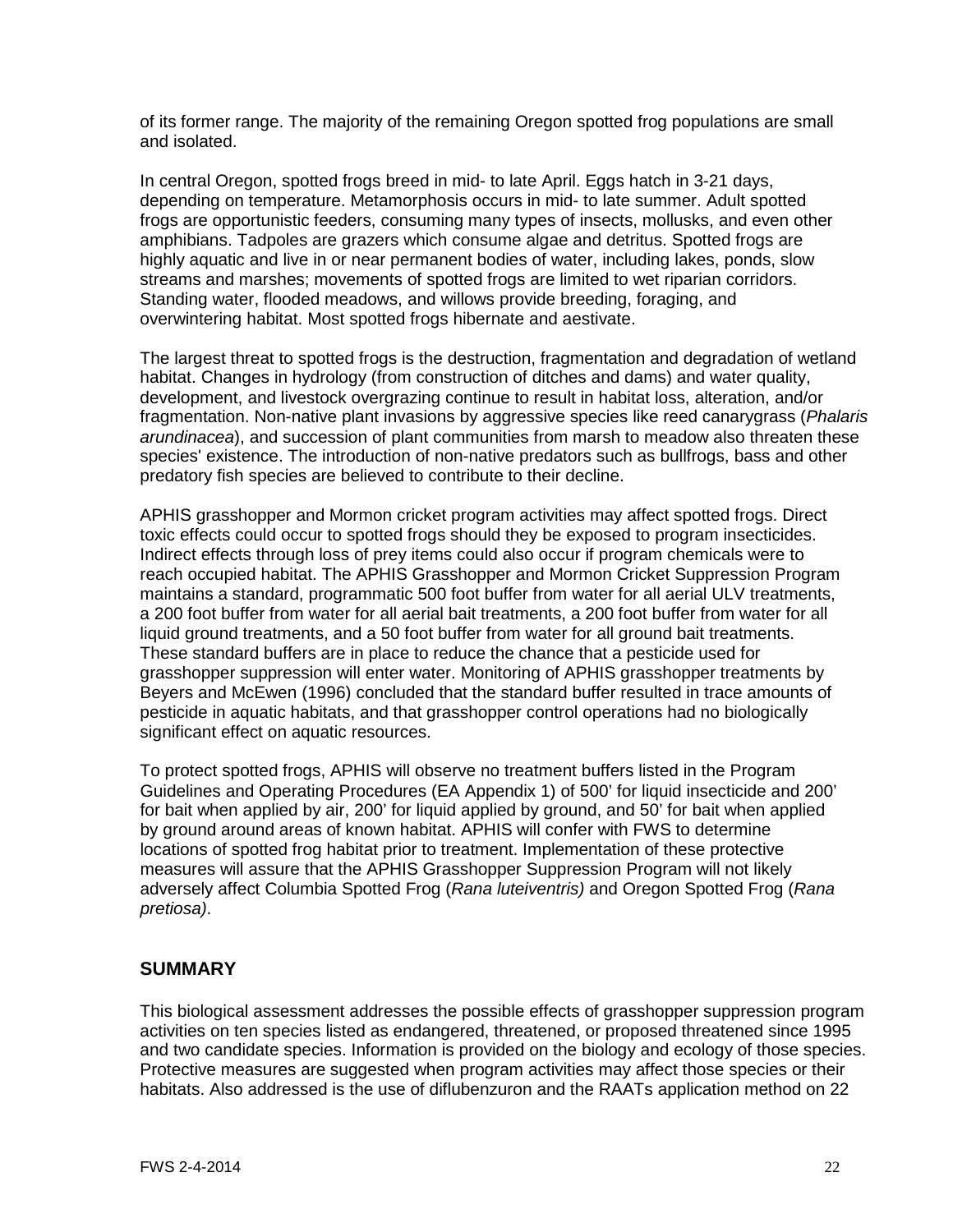listed/proposed species and two candidate species that could be affected by a grasshopper suppression program in Oregon.

There may also be species in the affected area that have not been addressed because the species have been newly listed, newly proposed, or otherwise not mentioned in previous biological opinions. For those species APHIS will contact F&WS prior to undertaking any program to determine if any additional protective measures are needed. This will ensure that grasshopper suppression program activities will not likely jeopardize the continued existence of listed species or species proposed for listing, nor adversely modify critical habitat for listed or proposed species.

#### **REFERENCES**

IPM Manual studies can be found at <http://www.sidney.ars.usda.gov/grasshopper/Handbook/index.htm>

Catangui, et. al. IPM Manual study VII.3, Impact of Dimilin<sup>®</sup> on Nontarget Arthropods and Its [Efficacy Against Rangeland Grasshoppers](http://www.sidney.ars.usda.gov/grasshopper/Handbook/VII/vii_3.htm)

Beyers and McEwen. IPM Manual study III.6, Grasshopper Treatment Effects on Aquatic **Communities** 

Winks, et.al., IPM Manual study III.8, Buffer Zones: Their Purpose and Significance in Grasshopper Control Programs

Eisler, R., 2000. Handbook of chemical risk assessment: health hazards to humans, plants, and animals. Lewis Publishers, New York.

Beyers, D.W., Farmer, M.S., and Sikoski, P.J., 1995. Effects of rangeland aerial application of Sevin-4-Oil® on fish and aquatic invertebrate drift in the Little Missouri River, North Dakota. Archives of Environmental Contamination and Toxicology 28:27–34.

U.S. Department of Agriculture, Animal and Plant Health Inspection Service, 2002. Rangeland Grasshopper and Mormon Cricket Suppression Final Environmental Impact Statement. October 15, 2002. [online] available: [http://www.aphis.usda.gov/ppd/es/gh.html.](http://www.aphis.usda.gov/mb/aseu/shes/shes-manual.html)

U.S. Department of Agriculture, Animal and Plant Health Inspection Service, 2013. Site-Specific Environmental Assessment, Rangeland Grasshopper and Mormon Cricket Suppression Program, Oregon, OR-13-01. February 14, 2013. [online] available: [http://egov.oregon.gov/ODA/PLANT/ippm\\_control.shtml.](http://egov.oregon.gov/ODA/PLANT/ippm_control.shtml)

U.S. Department of Agriculture, Animal and Plant Health Inspection Service, 2013. Site-Specific Environmental Assessment, Rangeland Grasshopper and Mormon Cricket Suppression Program, Oregon, OR-13-02. February 14 2013. [online] available: [http://egov.oregon.gov/ODA/PLANT/ippm\\_control.shtml.](http://egov.oregon.gov/ODA/PLANT/ippm_control.shtml)

U.S. Department of Agriculture, Animal and Plant Health Inspection Service, 2000. Chemical Risk Assessment for Diflubenzuron Use in Grasshopper Cooperative Control Program. March 2000.